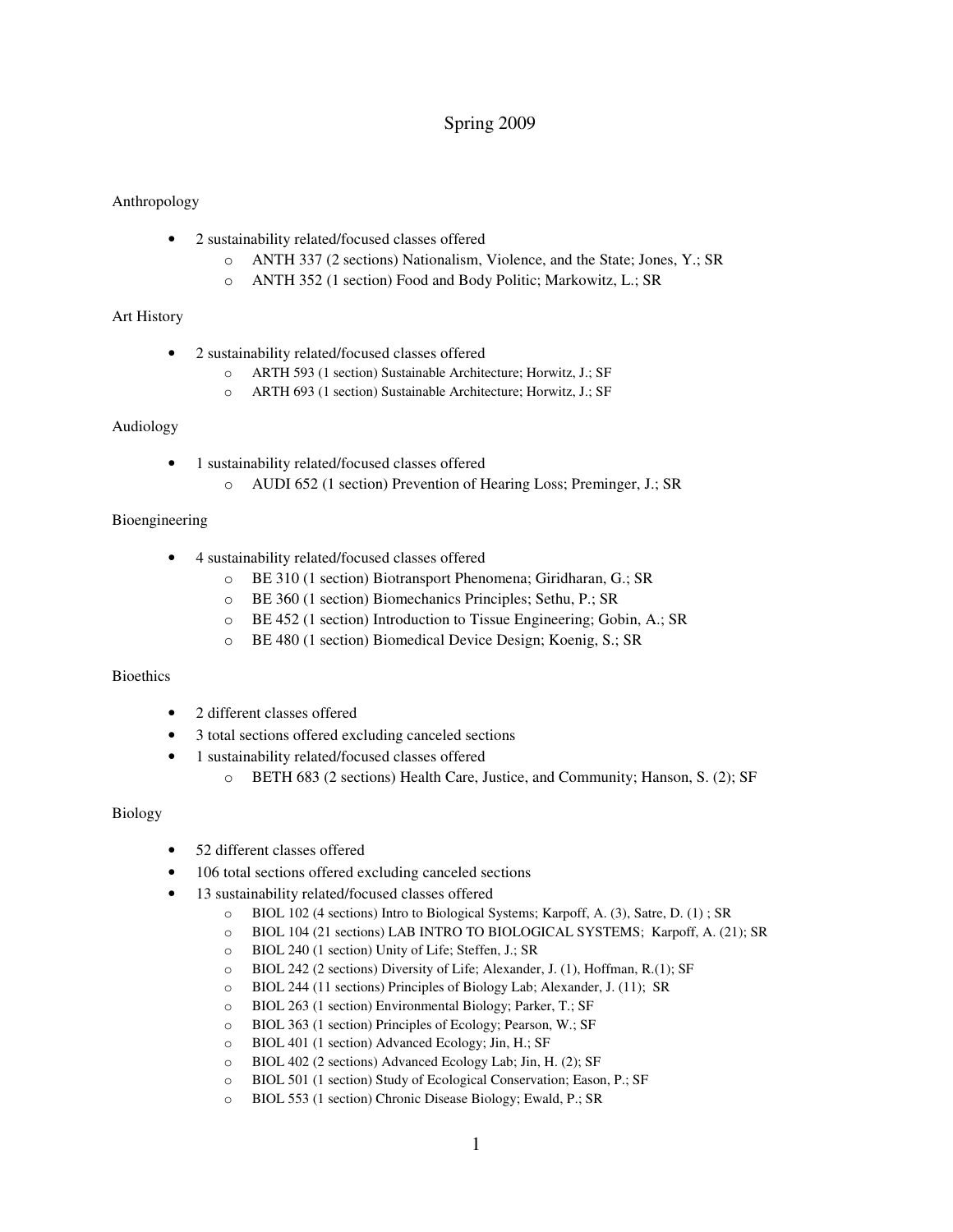- o BIOL 610 (1 section) Advanced Behavioral Ecology; Dugatkin, L.; SR
- o BIOL 653 (1 section) Advanced Chronic Disease Biology; Ewald, P.; SR

### Chemical Engineering

- o CHE 509 (1 section) Environmental Processes and Systems; Watters, J. & Hagerty, D.; SR
- o CHE 593-01 Biodiesel Facility Research; Berson, R.; SF
- o CHE 593-02 Biodiesel Plant Design; Berson, R.; SF
- o CHE 610 (1 section) Advanced Thermodynamics; Willing, G.;SR

### **Chemistry**

- 1 sustainability related/focused classes offered
	- o CHEM 105 (2 sections) Chemistry for Health Professionals; Hoyt, L.(2); SR

### Civil & Environmental Engineering

- 31 different classes offered
- 43 total sections offered excluding canceled sections
- 10 sustainability related/focused classes offered
	- o CEE 460 (1 section) Transportation Systems Engineering; Harris, R.; SR
	- o CEE 471 (1 section) Water Supply and Sewage; Bhaskar, N.; SR
	- o CEE 509 (1 section) Environmental Processes and Systems; Watters, J. & Hagerty, D.; SR
	- o CEE 561 (3 sections) Environmental Analysis of Transportation Systems I; Cohn, L. (3); SF
	- o CEE 562 (3 sections) Geometric Highway Design; Harris, R.(3); SR
	- o CEE 590 02 GREEN ENGR & SUSTAINBLE DESIGN; Rockaway; T.; SF
	- o CEE 694 01 ADV ENV PROCESSES & SYSTEMS; Hagerty, D.; SR
	- o CEE 694 03 Stream & Wetland Restoration; Parola, A.; SF
	- o CEE 694 04 GREEN ENGR & SUSTAINBLE DESIGN; Rockaway, T.; SF
	- o CEE 694 05 SUSTAINABLE ENGINEERING; Rockaway, T.; SF

# Communication

- 3 sustainability related/focused classes offered
	- o COMM 440 (2 sections) Intercultural Communication; St.Clair, R. (1),Ardizzoni, M. (1); SR
	- o COMM 510 (1 section) Health Communication Issues in Belize; Hart, J. & Walker, K.; SR
	- o COMM 690 (1 section) Metaphors of Cultural Communication; St. Clair, R.; SR

# Computer Engr & Computer Sci

- 1 sustainability related/focused classes offered
	- o Legal, Ethical, and Social Issues on the Electronic Frontier; Losavio, M.; SR

# Economics

- 1 sustainability related/focused classes offered
	- o ECON 605 (1 section) Urban Economics; Goetzke, F.; SR

# Education & Counsel Psychology

- 1 sustainability related/focused classes offered
	- o ECPY 680 Multicultural and Diversity Issues; Sadhu, D.; SR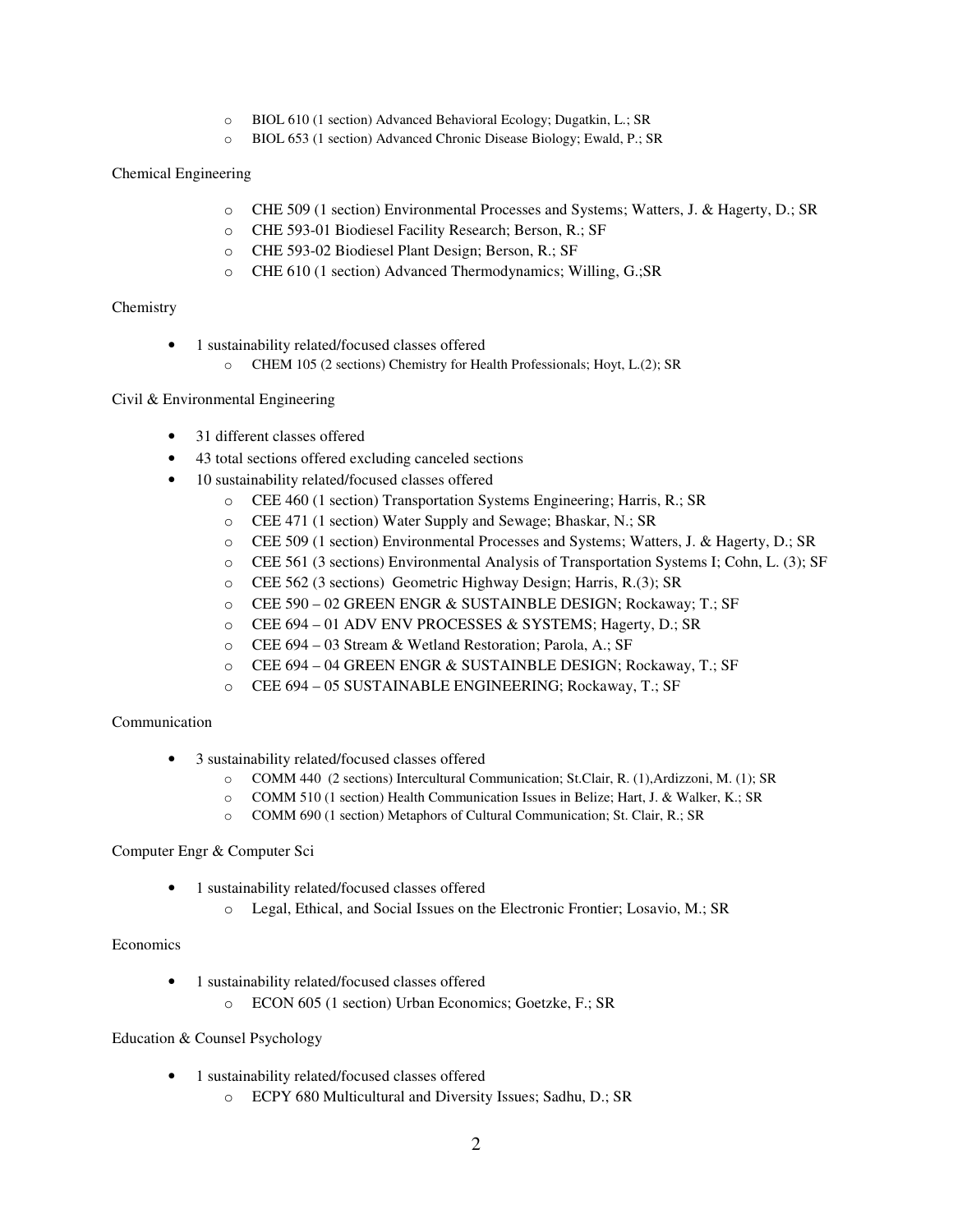Education: Adv. Practitioner

- 2 sustainability related/focused classes offered
	- o EDAP 604 (1 section) ENVIRON ED TEACHING METHODS; Phillipson Mower, T.; SF
	- o EDAP 625 (1 section) SOCL/ETHICAL DEVEL TCHNG; Johnson-Leuze, V.; SR

Electrical and Computer Engr

- 1 sustainability related/focused classes offered
	- o ECE 693-07 Environmental Monitoring; Harnett, C.; SR

# Family Practice

- 3 sustainability related/focused classes offered
	- o FMED 875 (2 sections) The Hope Clinic for Women & Children; Wheeler, S. (2); SR
	- o FMED 878 (2 sections) Refugee Screening; Kodner, C.; SR
	- o FMED 922 (3 sections) Community Clinic; Crump, W.; SR

#### Geography

- 3 sustainability related/focused classes offered
	- o GEOG 530 (1 section) Transportation Geography; Song, W.; SR
	- o GEOG 561 (1 section) Urban Environmental Quality; Leuthart, C.; SR
	- o GEOG 590-05 Image Processing & Land Use; McCarty, J.; SR

# Geosciences

- 2 sustainability related/focused classes offered
	- o GEOS 200 (3 sections) The Global Environment; McCarty, J. (1), Hanchette, C. (1), Leuthart,  $C. (1); SR$
	- o GEOS 363 (1 section) Climatology; Mountain, K.; SR

# Health & Sport Studies

- 6 sustainability related/focused classes offered
	- o HSS 184 (6 sections) Healthy Lifestyles I; Peacock, P. (2), Demling Castelluzzo, K. (1), Wilson, K., Gehrke, T. (1), Fee, R. (1); SR
	- o HSS 293 (5 sections) Social and Psychological Dimensions of Physical Activity; Hart, C. (4), Simmons, J. & Hart, C. (1); SR
	- o HSS 302 (2 sections) Nutrition in Healthy Living; Mercer, B.; SR
	- o HSS 303 (7 sections) Human Nutrition; O'Neal, C. (4), Chappell, C. (3); SR
	- o HSS 310 (4 sections) Healthy Lifestyles II; Gehrke, T. (3), Fee, R. (1); SR
	- o HSS 364 (1 section) Women's Health Issues; Saad, F.; SR

# **History**

- sustainability related/focused classes offered
	- o HIST 321 (1 section) Black Culture & U.S. Democracy; Tyler, B.; SR
	- o HIST 508 (1 section) American Environmental History; Cumbler, J.; SR
	- o HIST 629 (1 section) Studies in American Military History; Krebs, D.; SR

Honors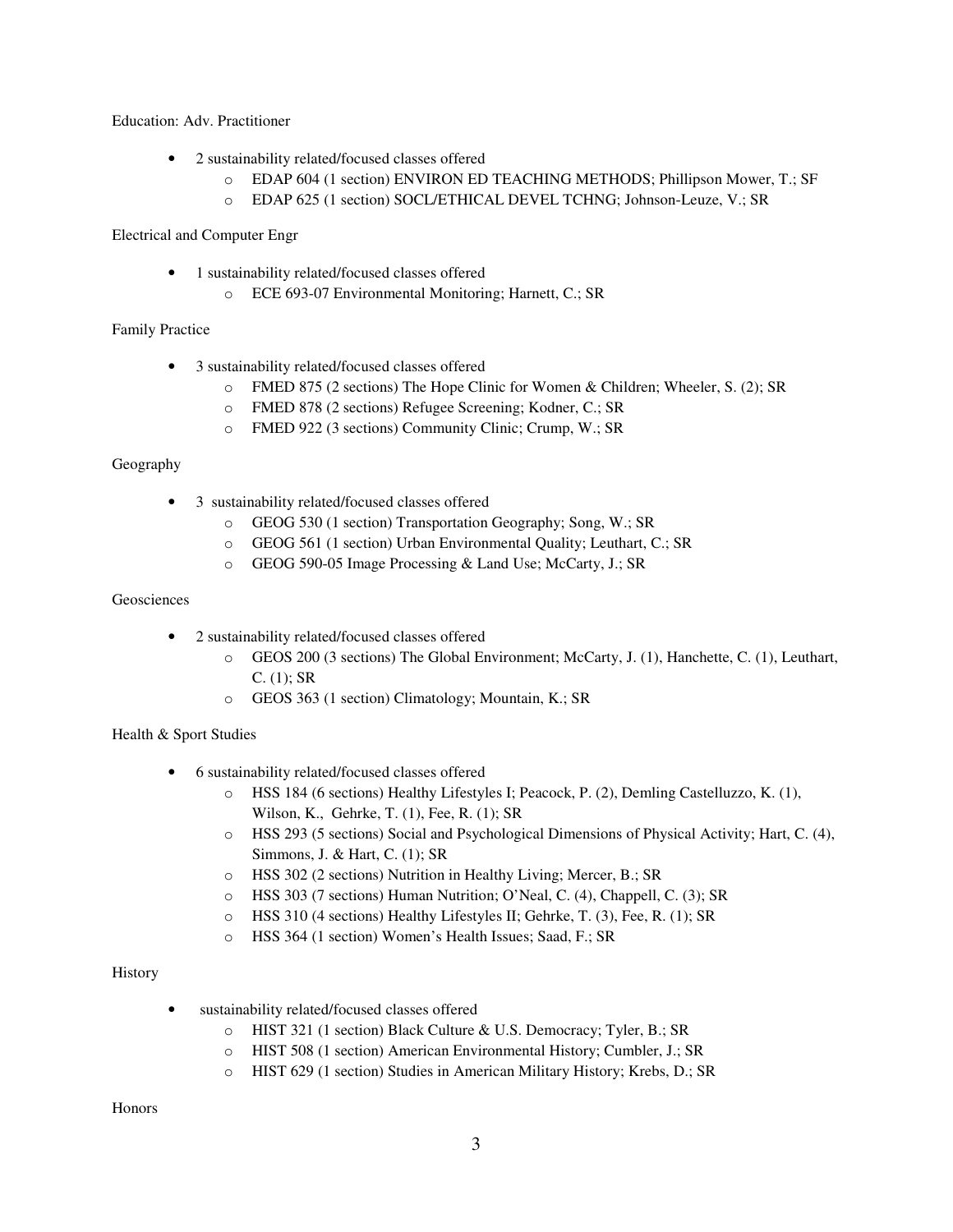- 5 sustainability related/focused classes offered
	- o HON 331-01 War and Conscience; Vandenbroucke, R. & Harrison, B.; SR
	- o HON 341-01 War and Conscience; Vandenbroucke, R. & Harrison, B.; SR
	- o HON 341-04 Local Food; Markowitz, L.; SR
	- o HON 351-04 Local Food; Markowitz, L.; SR
	- o HON 351-05 Connecting with the Community; Wicks, D.; SR

#### Humanities

- o HUM 333 (1 section) Minorities and Medicine in America; Share, A.; SR
- o HUM 244 (2 sections) Religion in the U.S.; Hunter, J. (1), Burden, T. (1); SR
- o HUM 362 (1 section) African Religion; Martin, D.; SR

#### Interdepartmental Courses

- 1 sustainability related/focused classes offered
	- o IDEP 911 (7 sections) International Preceptorship in Patient Care; Slusher, T. (2), Roberts, D. (3), Shaw, M. (2); SR

#### Justice Administration

- 17 sustainability related/focused classes offered
	- o JA 200 (2 sections) Crime and Justice in the U.S.; Walters, N. (1), Stidham, S. (1); SR
	- o JA 201 (2 sections) Law Enforcement in the U.S.; Grant, J. (2); SR
	- o JA 202 (2 sections) Corrections in the U.S.; Holmes, R.; SR
	- o JA 305 (2 sections) Criminal Behavior; Foster, J. (1), Higgins, G.(1); SR
	- o JA 306 (2 sections) Criminal Procedure; Shutt, J.(2); SR
	- o JA 360 (2 sections) Juvenile Justice; Foster, J. (1), Walters, N.; SR
	- o JA 365 (1 section) Community Corrections; Allen, H. & Ponder, B.; SR
	- o JA 370 (1 section) Police Administration; Grant, J.; SR
	- o JA 395 (1 section) Criminal Law and Evidence; Losavio, M.; SR
	- o JA 400 (1 section) Legal Issues in Corrections; Allen, H. & Ponder, B.; SR
	- o JA 471 (1 section) Police Administration; Ferguson, A.; SR
	- o JA 473 (1 section) Legal Issues in Police Administration; Edwards, T.; SR
	- o JA 493 (1 section) Police & the Community; Walsh, W.; SR
	- o JA 523 (1 section) Race & Gender in Criminal Justice; Higgins, C.; SR
	- o JA 596 -02 Race & Gender Issues in Criminal Justice; Higgins, C.; SR
	- o JA 596-96 Criminal Justice Studies in Belize; Foster, J.; SR
	- o JA 626 (1 section) Emergency Management; Richards, G.; SR

#### Law

- 6 sustainability related/focused classes offered
	- o LAW 803 (3 sections) TORTS II; Leibson, D. (1), Rothstein, L.(1), Jones, J. (1); SR
	- o LAW 807 (3 sections) Property II; Rothstein, L. (1), Smith, L. (1), Arnold, C. (1); SR
	- o LAW 904 (1 section) Land Use & Planning Law; Arnold, C.; SR
	- o LAW 906 (1 section) Seminar: Race and the Law; Powell, C.; SR
	- o LAW 927 (1 section) Civil Rights & Liberties; Friedman, D.; SR
	- o LAW 946 (1 section) Introduction to Health Law ; Hasselbacher, M.; SR

#### Mechanical Engineering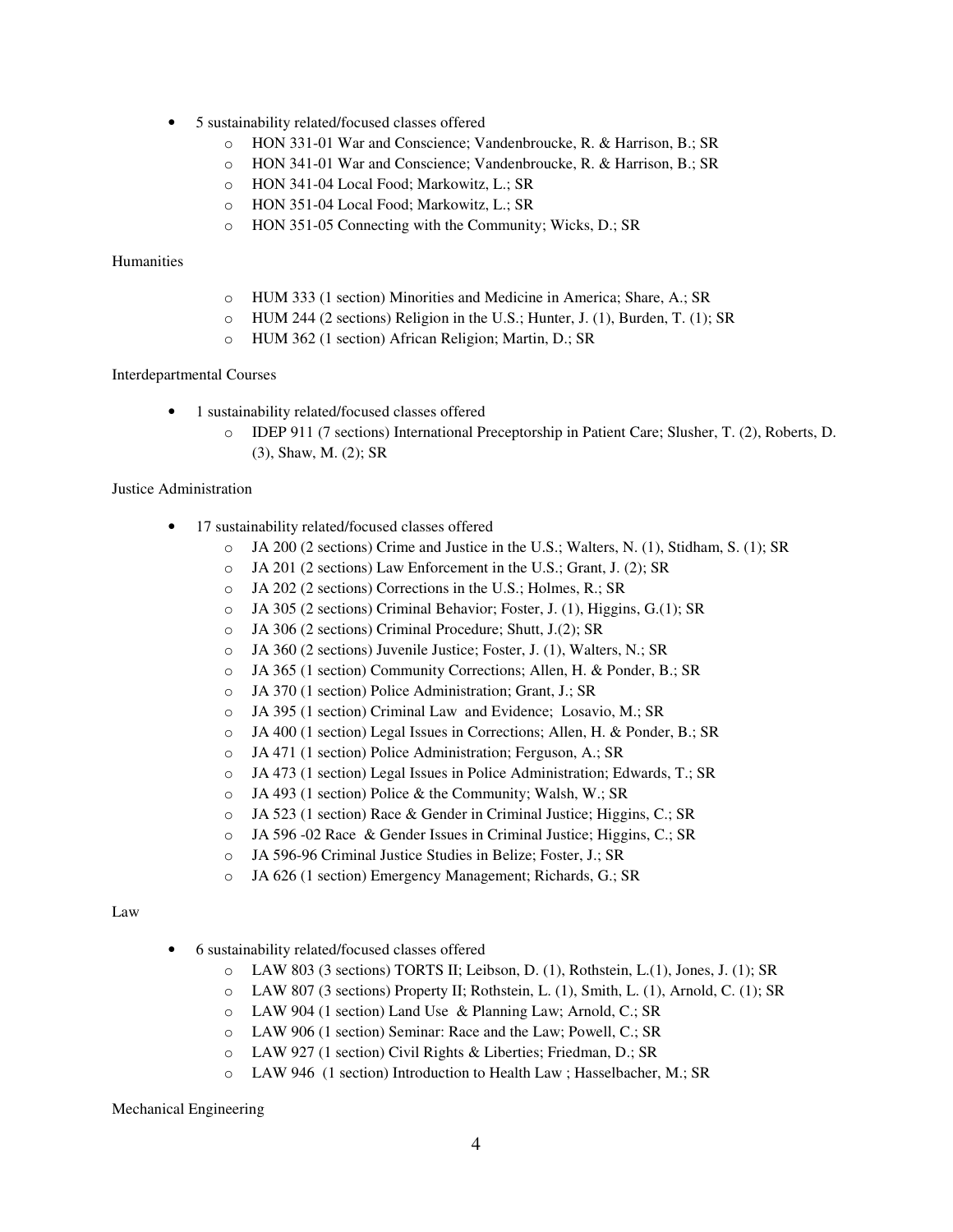- 10 sustainability related/focused classes offered
	- o ME 251 (2 sections) Thermodynamics I; Brehob, E.(1), Thompson, A. (1); SR
	- o ME 311 (2 sections) Fluid Mechanics I; Patel, S. (1), Brehob, E.(1); SR
	- o ME 401 (1 section) Fluid Mechanics II; Cobourn, W.; SR
	- o ME 440 (1 section) Heat Transfer; Lian, Y.; SR
	- o ME 531 (1 section) Energy Systems; Brehob, E.; SR
	- o ME 580 (1 section) Air Pollution Control; Cobourn, W.; SR
	- o ME 653 (1 section) Mechanics of Biomaterials; Quesada, P.; SR
	- o ME 667 (1 section) Solar Energy Application; Sharp, M.; SR
	- o ME 688 (1 section) Energy Technologies; Cobourn, W.; SR
	- o ME 697 02 Heat Pipe Augmented Solar Wall; Sharp, M.; SR

# Medicine

- 1 sustainability related/focused classes offered
	- o MED 868 (1 section) Life II Outreach Clinic; Houghland, S.; SR

#### Nursing

- 12 sustainability related/focused classes offered
	- o NURS 360 (1 section) Health Status Assessment; Mitchell, H.; SR
	- o NURS 361 (1 section) Community Health; Burns, V., Riff, D., Pack, A., Smith, J., Turner, K., & Jackson, B.; SR
	- o NURS 363 (2 sections) Health Assessment; Mitchell, H. (1), Pack, A.; SR
	- o NURS 364 (6 sections) Nursing Interventions; Pack, A. (2), Abusalem, S. (2), Singleton, K.  $(2)$ ; SR
	- o NURS 371 (1 section) Adult Health Nursing; Chlebowy, D., Smith, D., Black, K., Wall, M., Holmes, S., Barmore, N., Jackson, B., & Herald, A.; SR
	- o NURS 441 (1 section) Childbearing Family Nursing; Adams, G., Armstrong, D., Hiatt, E., Harshfield, S., Jackson, S., & Karaoud, B.; SR
	- o NURS 442 (1 section) Mental Health Nursing; Robinson, K., Coty, M., Hogan, C., Smith, J., Thomaa, D., El-Mallakh, P.,& Inman, A.; SR
	- o NURS 470 (1 section) Community Health Nursing; Martin, P.; SR
	- o NURS 625 (1 section) ADV CLIN PRAC: ADULT NPII; Ridner, S. & Nash, W.; SR
	- o NURS 662 (1 section) Advanced Clinical Practice: Family Nurse Practicioner Clinical II; Ridner, S., Carter, D., Nash, W., Roberts, K., & Kowalczyk, S.; SR
	- o NURS 673 (1 section) ADV CLIN PRAC 2: ONC CNS; Hermann, C.; SR
	- o NURS 690 (1 section) ST: ADULT CNS CLINICAL II; Hermann, C.; SR

#### Pan-African Studies

- 10 sustainability related/focused classes offered
	- o PAS 205 (1 section) Color & Consciousness; Jones, R.; SR
	- o PAS 207 (1 section) Introduction to Philosophy through Cultural Diversity; Potter, N.; SR
	- o PAS 227 (1 section) Survey of American Diversity; Chenault, J.; SR
	- o PAS 327 (1 section) Politics of the Black Community; Wallace, S.; SR
	- o PAS 351 (1 section) African Religion; Martin, D.; SR
	- o PAS 383 (1 section) Cultures of Africa; Burnet, J.; SR
	- o PAS 394 (1 section) Formation of Modern Africa; Njoku, R.; SR
	- o PAS 510 (1 section) Critical Race Theory; Owen, D.; SR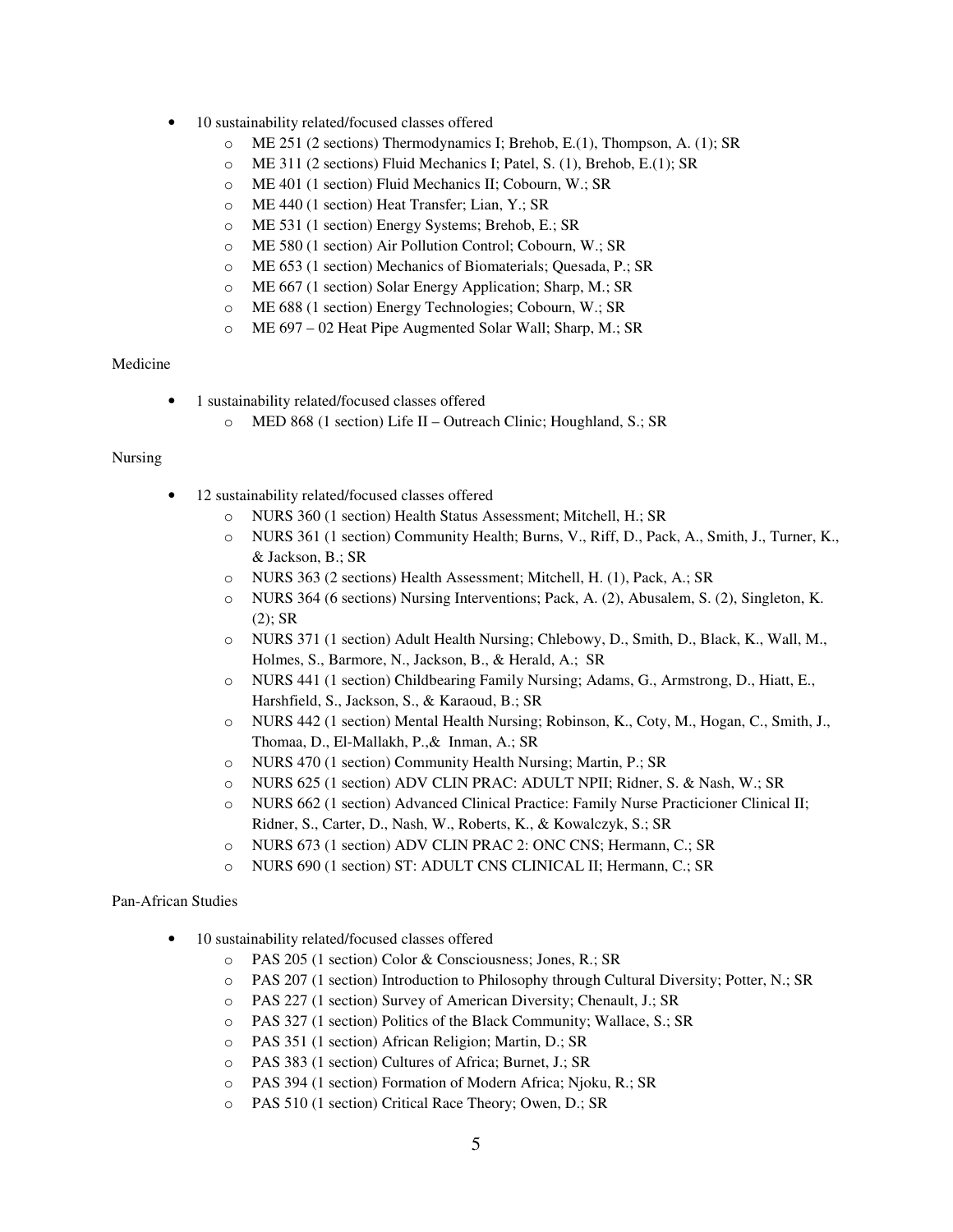- o PAS 605 (1 section) Critical Race Theory; Owen, D.; SR
- o PAS 615 (1 section) Race, Gender, and Mental Illness; Potter, N.; SR

### Paralegal Studies

- 2 sustainability related/focused classes offered
	- o PARA 310 (1 section) TORTS for Paralegals; Gannott, P.; SR
	- o PARA 399 (1 section) Professional Ethics; Shields, M.; SR

### Philosophy

- sustainability related/focused classes offered
	- o PHIL 222 (5 sections) Contemporary Ethical Problems; Post, J. (1), Fout, T. (2), Cantrell, T.  $(1);$  SF
	- o PHIL 225 (5 sections) Business Ethics; Reed, A. (3), Barnes, B. (2); SR
	- o PHIL 319 (1 section) Philosophy of Race and Racism; Own, D.; SR
	- o PHIL 321 (2 sections) Ethics; Hanson, S.(1), Potter, N. (1); SR
	- o PHIL 323 (1 section) Medical Ethics; Hanson, S.; SF
	- o PHIL 523 (1 section) Race, Gender, & Mental Illness; Potter, N.; SR
	- o PHIL 583 (1 section) Health Care, Justice & Community; Hanson, S.; SF
	- o PHIL 605-02 Special Topic: Critical Race Theory; Owen, D.; SR
	- o PHIL 623 (1 section) Race, Gender, & Mental Illness; Potter, N.; SR
	- o PHIL 683 (1 section) Health Care, Justice & Community; Hanson, S.; SF

### Planning

- 6 sustainability related/focused classes offered
	- o PLAN 601 (1 section) Planning Theory; Zhang, S.; SR
	- o PLAN 603 (1 section) Urban Economics; Goetzke, F.; SR
	- o PLAN 605 (1 section) Public Administration and Organizational Theory; Bright, L.; SR
	- o PLAN 613 (1 section) Urban Design; Trawick, J. & McCoy, J.; SR
	- o PLAN 635 (1 section) Comparative Urban Development; Savitch, H.; SR
	- o PLAN 680 01 ST: GIS & Public Health; Hanchette, C.; SR

# Political Science

- 7 sustainability related/focused classes offered
	- o POLS 315 (1 section) Race, Law and Politics; Clayton, D.; SR
	- o POLS 325 (1 section) Public Administration; Gainous, S.; SR
	- o POLS 326 (1 section) Public Policy; Gainous, S.; SR
	- o POLS 327 (1 section) Politics of the Black Community; Wallace, S.; SR
	- o POLS 363 (1 section) Politics of Oil; Ziegler, C.; SR
	- o POLS 426 (1 section) Environmental Policy; Corrigan, T.; SF
	- o POLS 609 (1 section) Seminar in Urban Problems; Imbroscio, D.; SR

# Psychology

- 1 sustainability related/focused classes offered
	- o PSYC 485 (1 section) Stress and Trauma; Newton, T.; SR

Public Administration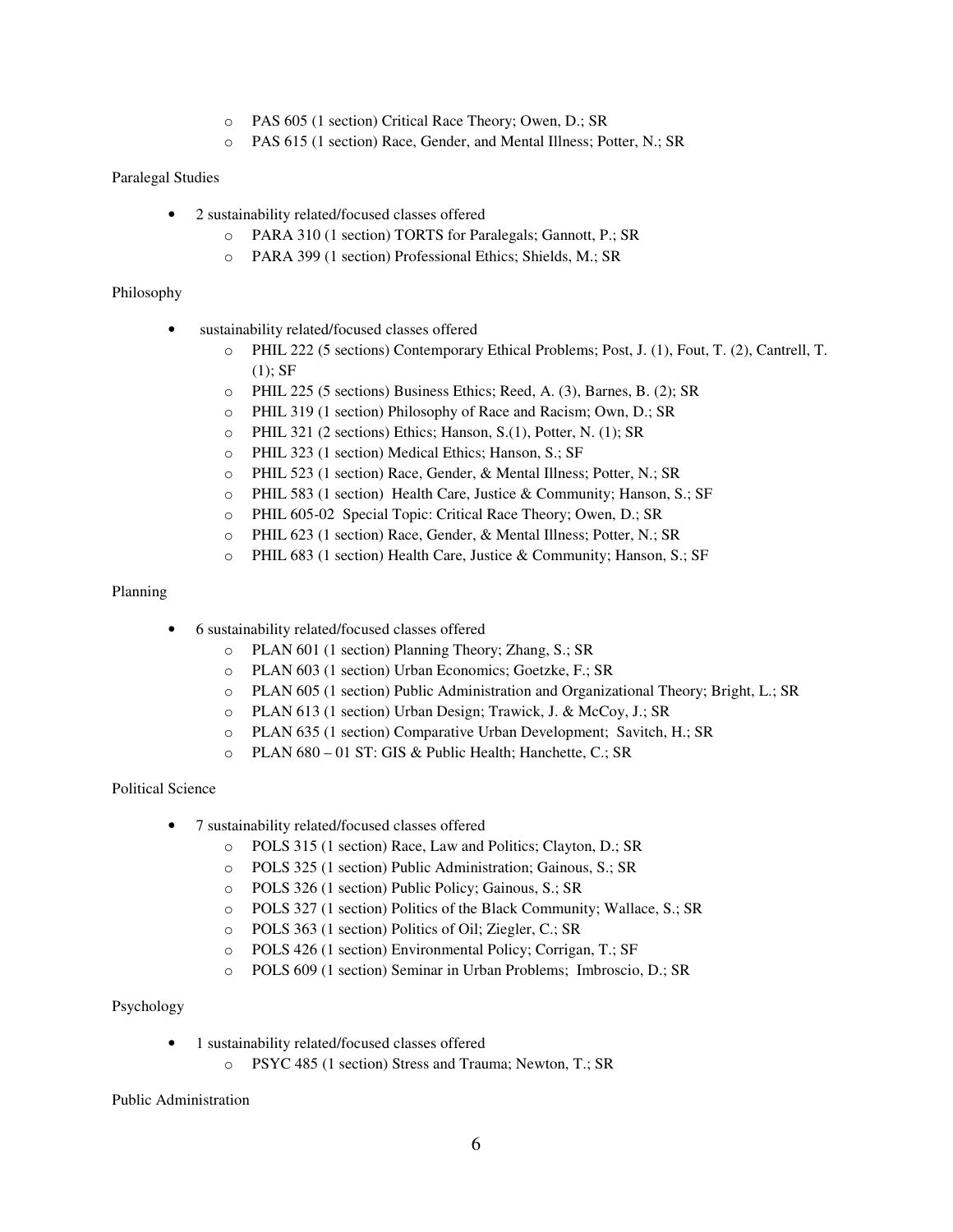- 3 sustainability related/focused classes offered
	- o PADM 606 Public Policy; Osgood, J.; SR
	- o PADM 607 Planning Theory; Zhang, S.; SR
	- o PADM 640 Urban Economics; Goetzke, F.; SR

Public Health, Environmental Health

- 5 sustainability related/focused classes offered
	- o PHEH 600 (1 section) Introduction to Environmental and Occupational Health; Jacobs, R.; SR
	- o PHEH 620 (1 section) Global Issues in Environmental and Occupational Health; Ramos, I.; SR
	- o PHEH 640 (1 section) Environmental Risk Assessment; Jacobs, R.; SR
	- o PHEH 679 (6 sections) Practicum Experience: Environmental and Occupational Health; Tollerud, D.(1), Jacobs, R. (1), Ramos, I. (1), Neal, R. (1), Hoyle, G. (1), Zhang, G. (1) ; SR
	- o PHEH 750 (1 section) SEM I ENVIRO & OCC HLTH; Jacobs, R., Ramos, I., Tollerud, D., Neal, R., Hoyle, G., & Zhang, Q.; SR

Public Health Epidemiology

- 1 sustainability related/focused classes offered
	- o PHEP 650 02 Poverty and Health; Groves, F.; SF

# Social Change

- 5 sustainability related/focused classes offered
	- o SCHG 302 -01 Race Law & Politics; Clayton, D.; SR
	- o SCHG 302 -03/75 NAT'L VIOLENCE & STATE; Jones, Y.; SR
	- o SCHG 302 0 4 Food & Body Politic; Markowitz, L.; SR
	- o SCHG 453 (1 section) Social Change; Rieger, J.; SR
	- o SCHG 503 (1 section) Gender and Social Action; Fosl, C.; SR

# Social Work

- 2 sustainability related/focused classes offered
	- o SW 685 (1 section) Planning and Community Development; Mansilla, E.; SR
	- o SW 697-07 ADV ISSUES SUBST ABUSE TRTMNT; McKiernan; SR

# Sociology

- 7 sustainability related/focused classes offered
	- o SOC 201 (6 sections) Introduction to Sociology; Lechner, C.(2), Cornett, A. (2), Koven, A. (1), Dixon, L. (1); SR
	- o SOC 202 (6 sections) Social Problems; Busch, J. (4), Holt, J. (1), Nagel, E.; SR
	- o SOC 210 (4 sections) Race in the U.S.; Thomas, L. (2), Weinstein, D. (2); SR
	- o SOC 323 (4 sections) Diversity and Inequality; Orend, A (2), McGaughey, D. (1), Koven, A.  $(2)$ ; SR
	- o SOC 336 (2 sections) Criminology; Schroeder, R.; SR
	- o SOC 453 (1 section) Social Change; Rieger, J.; SR
	- o SOC 480 (1 section) Juvenile Delinquency; Schroeder, J.; SR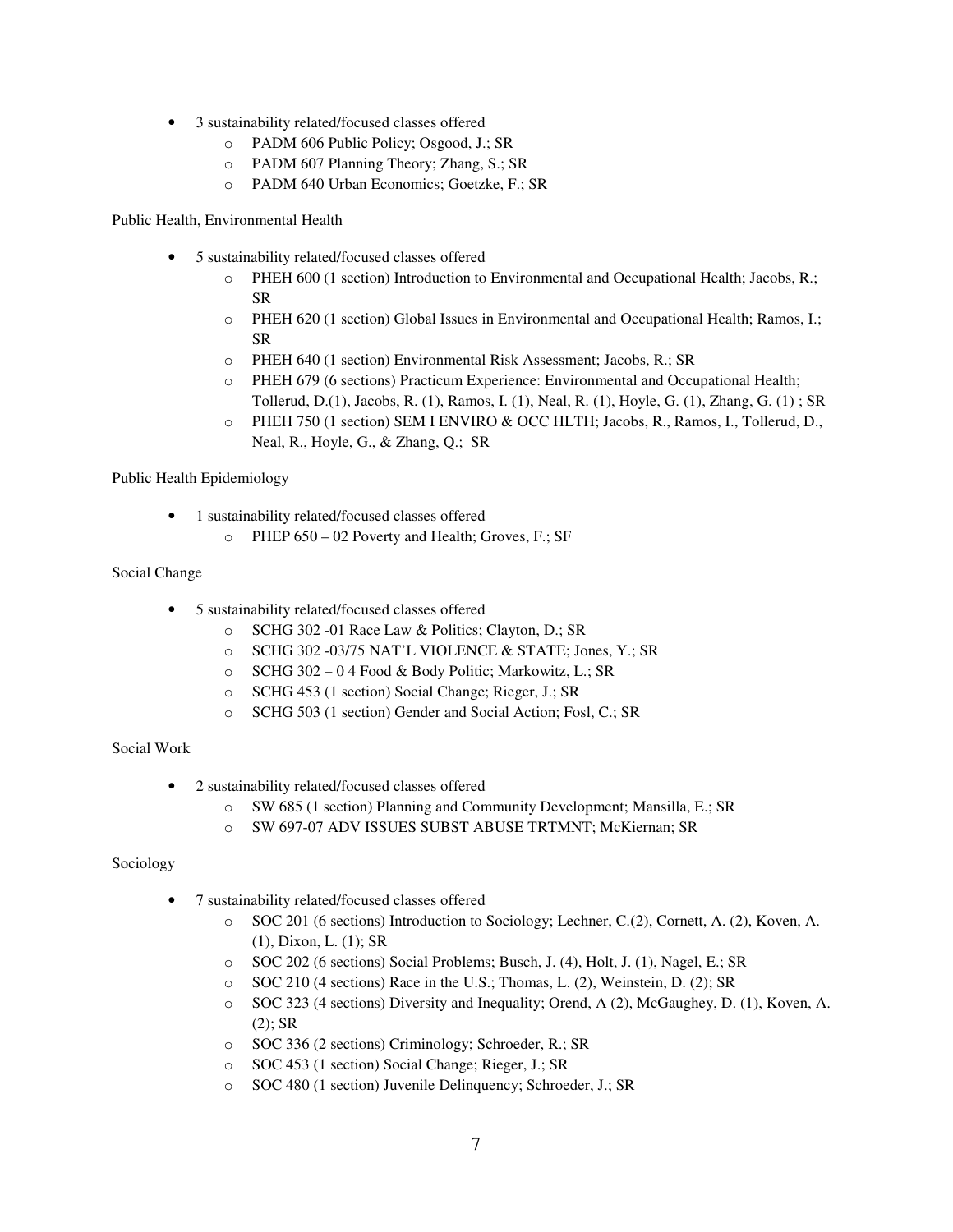Surgical & Hospital Dentistry

- 1 sustainability related/focused classes offered
	- o SUHD 865 (1 section) Dentistry in Belize; Clark, T.; SR

### Theatre Arts

• 0 sustainability related/focused classes offered

### Urban & Public Affairs

- 6 sustainability related/focused classes offered
	- o UPA 603 (1 section) Urban Economics; Goetzke, F.; SR
	- o UPA 623 (1 section) Comparative Urban Development; Savitch, H.; SR
	- o UPA 630 (1 section) Politics of Urban Development; Imbroscio, D.; SR
	- o UPA 661 (1 section) Public Administration and Organizational Theory; Bright, L.; SR
	- o UPA 682 (1 section) Urban Design; Trawick, J. & McCoy, J.; SR
	- o UPA 684 (1 section) Planning Theory; Zhang, S.; SR

#### Women's and Gender Studies

- 4 sustainability related/focused classes offered
	- o WGST 364 (1 section) Women's Health Issues; Saad, F.; SR
	- o WGST 591-02 Gender and Social Action; Fosl, C.; SR
	- o WGST 691 (1 section) Gender and Social Action; Fosl, C.; SR
	- o WGST 692 (1 section) Race, Gender & Mental Illness; Potter, N.; SR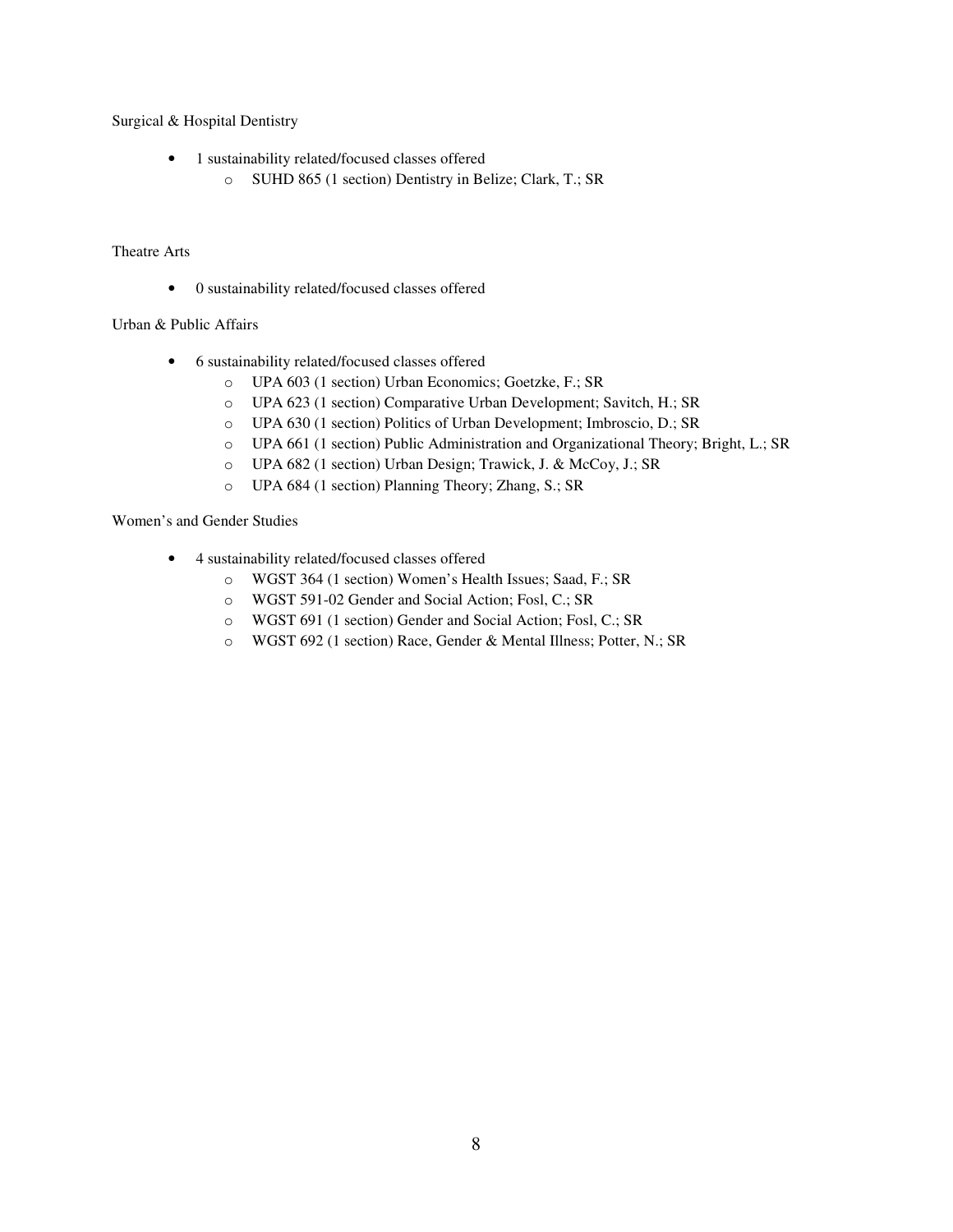# Summer 2009

# Bioengineering

- 3 sustainability related/focused classes offered
	- o BE 400 (1 section) Molecular Bioengineering; Gobin, A. SR
	- o BE 450 (1 section) Biomaterials & Biocompatibility; Gobin, A.; SR
	- o BE 505 (1 section) Tissues & Molecular Biotechnology Lab; Sethu, P.; SR

# Biology

- 5 sustainability related/focused classes offered
	- o BIOL 102 (3 sections) Introduction to Biological Systems; Karpoff, A., Satre, D., Cobbs, G.; SR
	- o BIOL 104 (9 sections) Introduction to Biological Systems Lab; Karpoff, A. (3), TBA (1), Cobbs, G. (5); SR
	- o BIOL 240 (1 section) Unity of Life; Steffen, J.; SF
	- o BIOL 244 (1 section) Principles of Biology Lab; Steffen, J.; SF
	- o BIOL 363 (1 section) Principles of Ecology; Alexander, J.; SF

# Chemical Engineering

- 2 sustainability related/focused classes offered
	- o CHE 401 (1 section) Safety, Health, & the Environment; Watters, J.; SR
	- o CHE 694 (1 section) Energy Challenges; Sunkara, M.; SF

# Chemistry

- 1 sustainability related/focused classes offered
	- o CHEM 105 (1 section) Chemistry for Health Professionals; Burden, J.; SR

# Civil & Environmental Engineering

- 5 sustainability related/focused classes offered
	- o CEE 309 (1 section) Introduction to Environmental Engineering; Hagerty, D.; SF
	- o CEE 571 (1 section) Applied Hydrology; Bhaskar, N.; SR
	- o CEE 590 (1 section) Bridge Design; Weigel, T.; SR
	- o CEE 664 (2 sections) Fundamentals of Intelligent Transportation Systems; Harris, R.; SR
	- o CEE 694 (1 section) Air Quality; Winfrey, A.; SR

# Communication

- 4 sustainability related/focused classes offered
	- o COMM 430 (2 sections) Health Communication; Della, L.; SR
	- o COMM 440 (2 sections) Intercultural Communication; Ardizzoni, M. (1), Hart, J. & Walker, K. (1); SR
	- $\circ$  COMM 510 (2 sections) Race & Ethnicity in the Media; Echchaibi, N. (2); SR
	- o COMM 690 (1 section) Intercultural Communication; Hart, J. & Walker, K.; SR

# Education & Counsel Psychology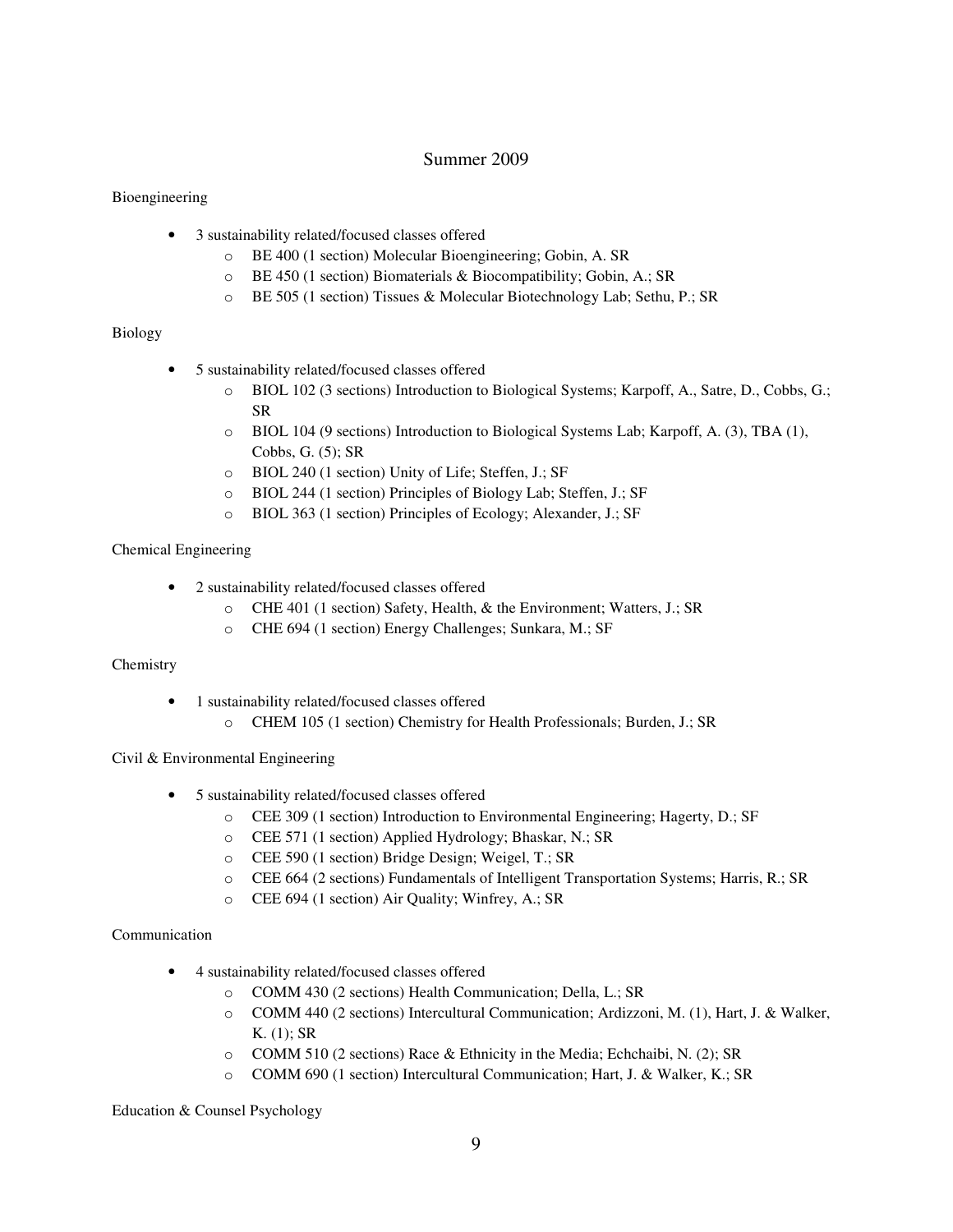- 1 sustainability related/focused classes offered
	- o ECPY 663 (1 section) Multicultural and Diversity Issues; Sandhu, D.; SR

Education: Adv. Practitioner

- 2 sustainability related/focused classes offered
	- o EDAP 604 31 Environmental Education Capstone; Phillpson Mower, T.; SF
	- o EDAP 642 (1 section) Literacy Learning and Cultural Differences; McGrath, I. & Overturf, .; SR

# Education: Teacher Preparation

- 1 sustainability related/focused classes offered
	- o EDTP 503 (4 sections) Developing Cross-Cultural Competence: Teaching Students from Diverse Backgrounds; Thomas, M. (3), Finch, J. (1); SR

# Exercise Physiology

- 1 sustainability related/focused classes offered
	- o EXP 620 (1 section) Exercise Physiology Clinical Internship; Durham, M.; SR

# Geosciences

- 1 sustainability related/focused classes offered
	- o GEOS 200 (3 sections) The Global Environment; Hanchette, C., Mountain, K., McCormack, S.; SF

# Health & Sport Studies

- 6 sustainability related/focused classes offered
	- o HSS 293 (1 section) Social and Psychological Dimensions of Physical Activity; Hart, C.; SR
	- o HSS 302 (1 section) Nutrition in Healthy Living; O'Neal, C.; SR
	- o HSS 303 (1 section) Human Nutrition; O'Neal, C.; SR
	- o HSS 310 (1 section) Healthy Lifestyles II; Fee, R.; SR
	- o HSS 503 (1 section) Obesity: Causes and Control; Fee, R.; SR
	- o HSS 684 (1 section) Program Planning in Health Education and Promotion; Wurst, M.; SR

# **History**

- 2 sustainability related/focused classes offered
	- o HIST 309 (1 section) Europe from 1800 to the Present; Blum, M.;SR
	- o HIST 513 (1 section) U.S. Social Justice Movements; Fosl, C.; SR

#### Honors

- 1 sustainability related/focused classes offered
	- o HON 341 (1 section) Global Warming, Climate Change; Wicks, D.; SF

# Humanities

- 1 sustainability related/focused classes offered
	- o HUM 344 (1 section) Religion in the U.S.; Burden; T.; SR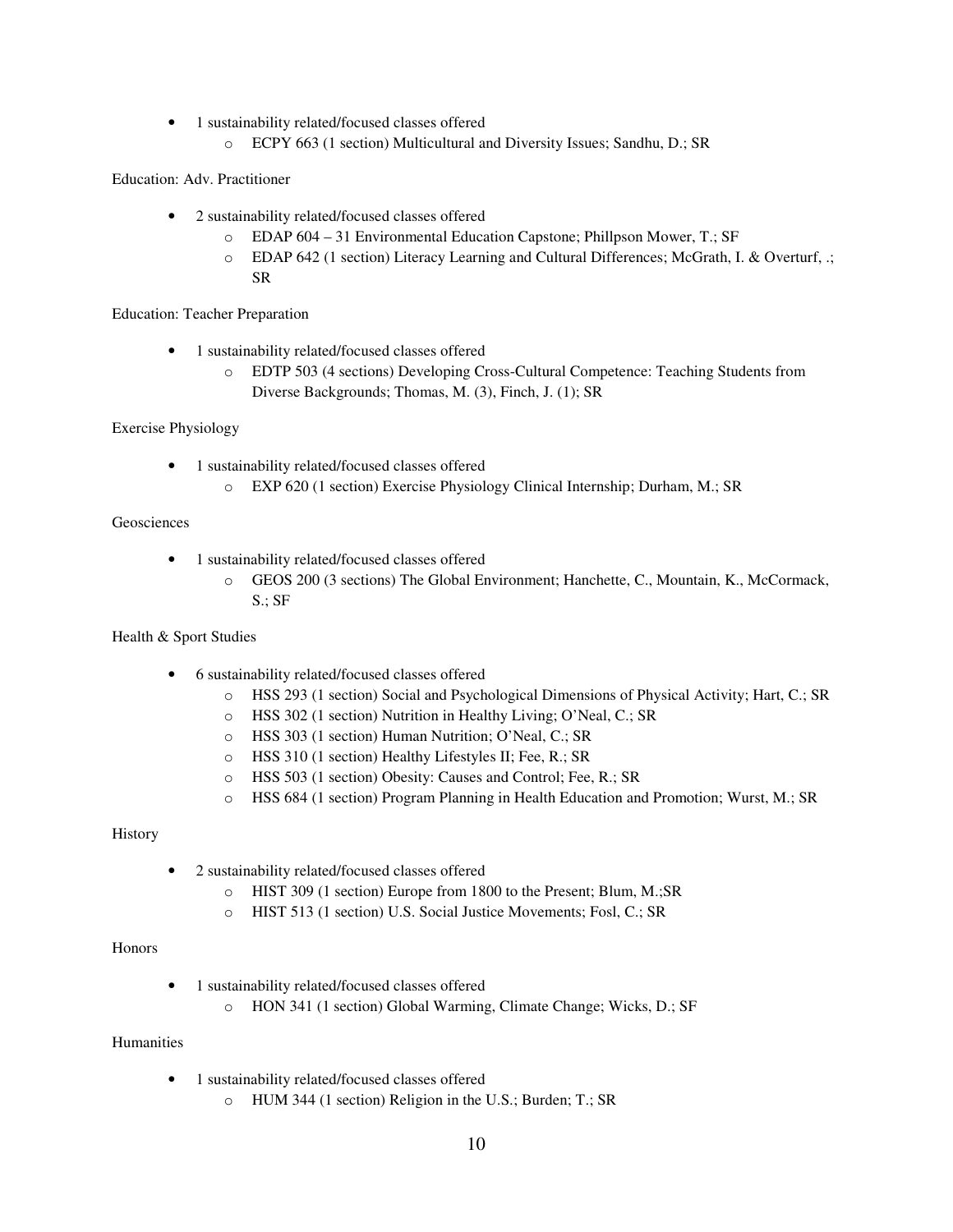### Industrial Engineering

- 1 sustainability related/focused classes offered
	- o IE 693-03 Enhance Sustainability; Alexander, S.; SF

### Justice Administration

- 5 sustainability related/focused classes offered
	- o JA 201 (1 section) Law Enforcement in the U.S.; Miller, R.; SR
	- o JA 305 (1 section) Criminal Behavior; Andreescu, V.; SR
	- o JA 523 (1 section) Race and Gender Issues in Criminal Justice; Jennings, W.; SF
	- o JA 596 50 ST: Race and Gender Issues in Criminal Justice; Jennings, W.; SF
	- o JA 596 (2 sections) Alternatives to Incarceration; Allen, H. & Ponder, B.; SR

### Law

- 1 sustainability related/focused classes offered
	- o LAW 977 (1 section) SEM: Animal Law; Cross, J.; SR

Master of Business Administrn

• 0 sustainability related/focused classes offered

# Mechanical Engineering

- 2 sustainability related/focused classes offered
	- o ME 251 (1 section) Thermodynamics I; Thompson, A.; SR
	- o ME 310 (2 sections) Thermodynamics II; Mann, R.(1), TBA; SR

# Nursing

- 8 sustainability related/focused classes offered
	- o NURS 361 (1 section) Community Health; Pack, A., Hines-Martin, V., Riff, D., & Burns, V.; SR
	- o NURS 363 (2 sections) Health Assessment; Mitchell, H., Adams, G.; SR
	- o NURS 364 (4 sections) Nursing Interventions; Singleton, K. (2), Abusalem, S. (2); SR
	- o NURS 601 (1 section) Primary Care I; Ridner, S.; SR
	- o NURS 629 (1 section) Health Assess: Neonate; Mainous, R., Ipsan, C., & Watson-Reese, A.; SR
	- o NURS 633 (1 section) ADV CLIN PRAC NEONATAL I; Mainous, R., Ipsan, C., & Watson-Reese, A.; SR
	- o NURS 656 (1 section) ADV Clinical Assessment; Ridner, S.; SR
	- o NURS 658 (1 section) Neonatal Pharmacology; Mainous, R., Ipsan, C., & Watson-Reese, A.; SR

# Pan-African Studies

- 2 sustainability related/focused classes offered
	- o PAS 205 Race, Color, and Consciousness; Brooks, S.; SR
	- o PAS 513 U.S. Social Justice Movements; Fost, C.; SR

Philosophy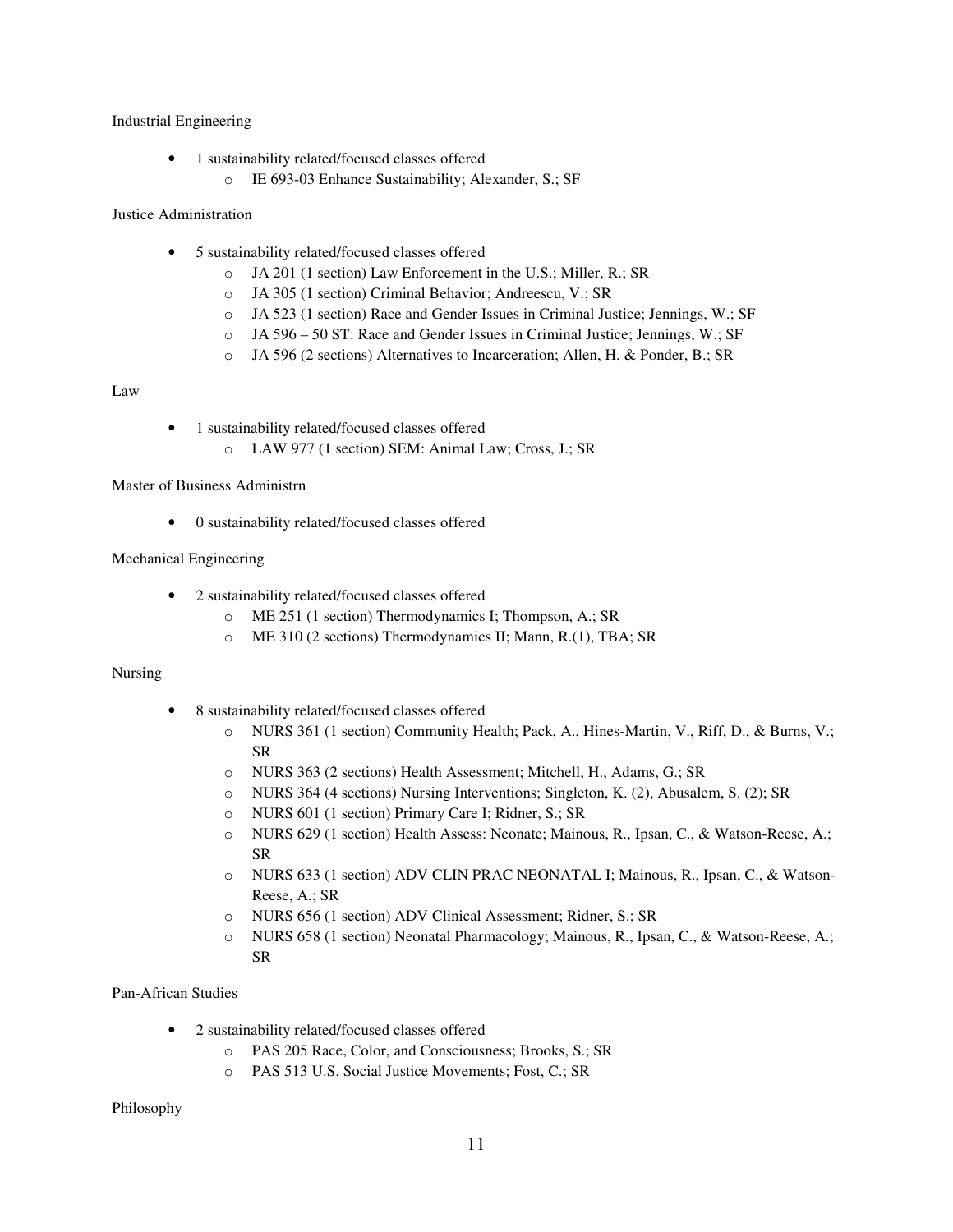- 5 sustainability related/focused classes offered
	- o PHIL 222 (1 section) Contemporary Ethical Problems; Cantrell, T.; SR
	- o PHIL 225 (2 sections) Business Ethics; Barnes, B. (2); SR
	- o PHIL 319 (1 section) Philosophy of Race and Racism; Owen, D.; SR
	- o PHIL 321 (1 section) Ethics; Post, J.; SR
	- o PHIL 323 (2 sections) Medical Ethics; Hanson, S. (1), Potter, N. (1); SR

# Political Science

- 2 sustainability related/focused classes offered
	- o POLS 325 (1 section) Public Administration; Smith, A.; SR
	- o POLS 399 (1 section) AMER FOREIGN POLICY IN MIDEAST; Yohannes, O.; SR

# Psychology

- 1 sustainability related/focused classes offered
	- o PSYC 404-50 Community Internship in Psychology; Haynes, L.; SR

# Public Health, Environmental Health

- 2 sustainability related/focused classes offered
	- o PHEH 679 (14 sections) Practicum Experience: Environmental and Occupational Health; Tollerud, D. (1), Ramos, I. (1), Jacobs, R. (9), Neal, R. (1), Hoyle, G. (1), Zhang, Q. (1); SR
	- o PHEH 753 (7 sections) Independent Study in Environmental and Occupational Health; Tollerud, D., Jacobs, R., Ramos, I., Hoyle, G., Ramos, K., Zhang, Q., Neal, R.; SR

# Social Work

- 2 sustainability related/focused classes offered
	- o SW 362 (1 section) Substance Abuse; McKiernan, P.; SR
	- o SW 662 (1 section) Substance Abuse; McKiernan; P.; SR

# Sociology

- 3 sustainability related/focused classes offered
	- o SOC 201 (2 sections) Introduction to Sociology; Schroder, R. (2); SR
	- o SOC 202 (1 section) Social Problems; McGaughey, D.; SR
	- o SOC 323 (2 sections) Diversity and Inequality; Koven, A.; SF

#### Women's and Gender Studies

- 1 sustainability related/focused classes offered
	- o WGST 513 (1 section) U.S. Social Justice Movements; Fosl, C.; SR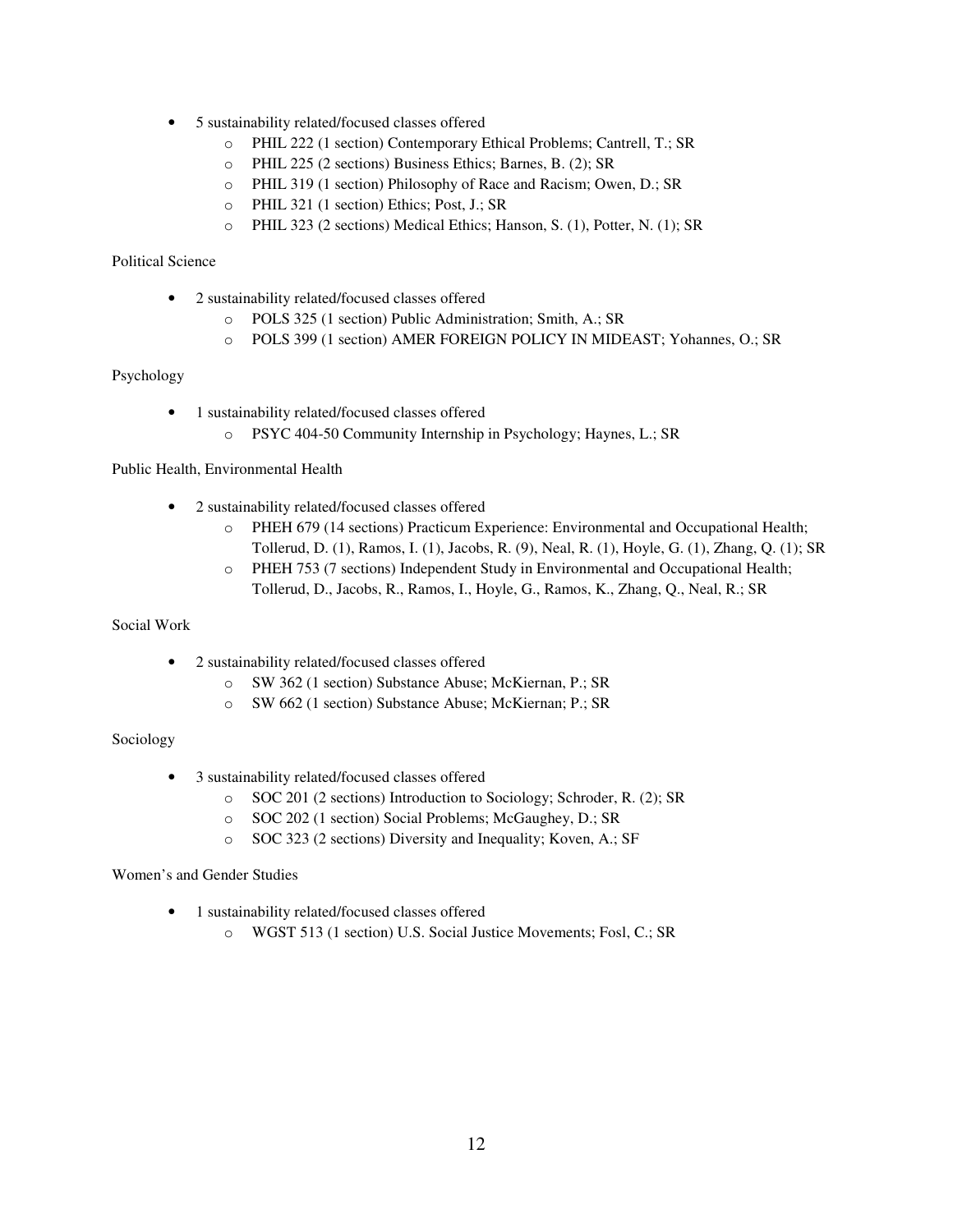### Fall 2009

### Anthropology

- 2 sustainability focused/related courses offered:
	- o ANTH 336 (1 section) War and Society WR ; Burnet, J.; SR
	- o ANTH 340 (1 section) Human Rights; Peteet, J.; SF

#### Art (Studio)

- 2 sustainability focused/related courses offered
	- o ART 390 (1 section) Media, Issues, and Sustainability; Chan, Y.; SF
	- o ART 590 (1 section) Media Issues and Sustainability; Chan, Y.; SF

#### Bioengineering

- 5 sustainability focused/related courses offered
	- o BE 453 (1 section) Intro Molecular Bioengrg; Gobin, A.; SR
	- o BE 460 (1 section) Biomechanics, Tissues, & Org; Sethu, P. & Giridharan, G.; SR
	- o BE 491 (1 section) Econ, Ethics, & FDA Regs; Keynton, S.; SR
	- o BE 550 (1 section) Advanced Biomaterials; Gobin, A.; SR

#### Bioethics

- 1 sustainability focused/related courses offered
	- o BETH 682 (2 sections); Gender, Race, & Culture in Health Care; Potter, N. (2);SR

### Biology

- 14 sustainability focused/related courses offered
	- o BIOL 102 (3 sections) Intro Biological Systems; Karpoff, A.(3); SR
	- o BIOL 104 (21 sections) Lab Intro Biological Systems; Karpoff, A. (21); SR
	- o BIOL 240 (2 sections) Unity of Life; Steffen, J; Hoffman, R.; SR
	- o BIOL 242 (1 section) Diversity of Life; Alexander, J.; SR
	- o BIOL 244 (5 sections) Principles of Biology Lab; Alexander, J. (5); SR
	- o BIOL 263 (l section) Environmental Biology; Parker, T.; SR
	- o BIOL 363 (1 section) Principles of Ecology; Pearson, W.; SR
	- o BIOL 372 (1 section) Evolutionary Ecology of Disease; Ewald, P.; SR
	- o BIOL 440 (1 section) Global Change Ecology; Carreiro, M.; SR
	- o BIOL 519 (1 section) Ichthyology; Pearson, W.; SR
	- o BIOL 563 (1 section) Population and Community Ecology; Emery, S.; SR
	- o BIOL 571 (1 section) ST: Stream Ecology; Jin, H.; SR
	- o BIOL 663 (1 section) ADV Pop and Comm Ecology; Emery, S.. SR
	- o BIOL 671 (1 section) ADV Stream Ecology; Jin, H.; SR

#### Chemical Engineering

• 1 sustainability – focused/related courses offered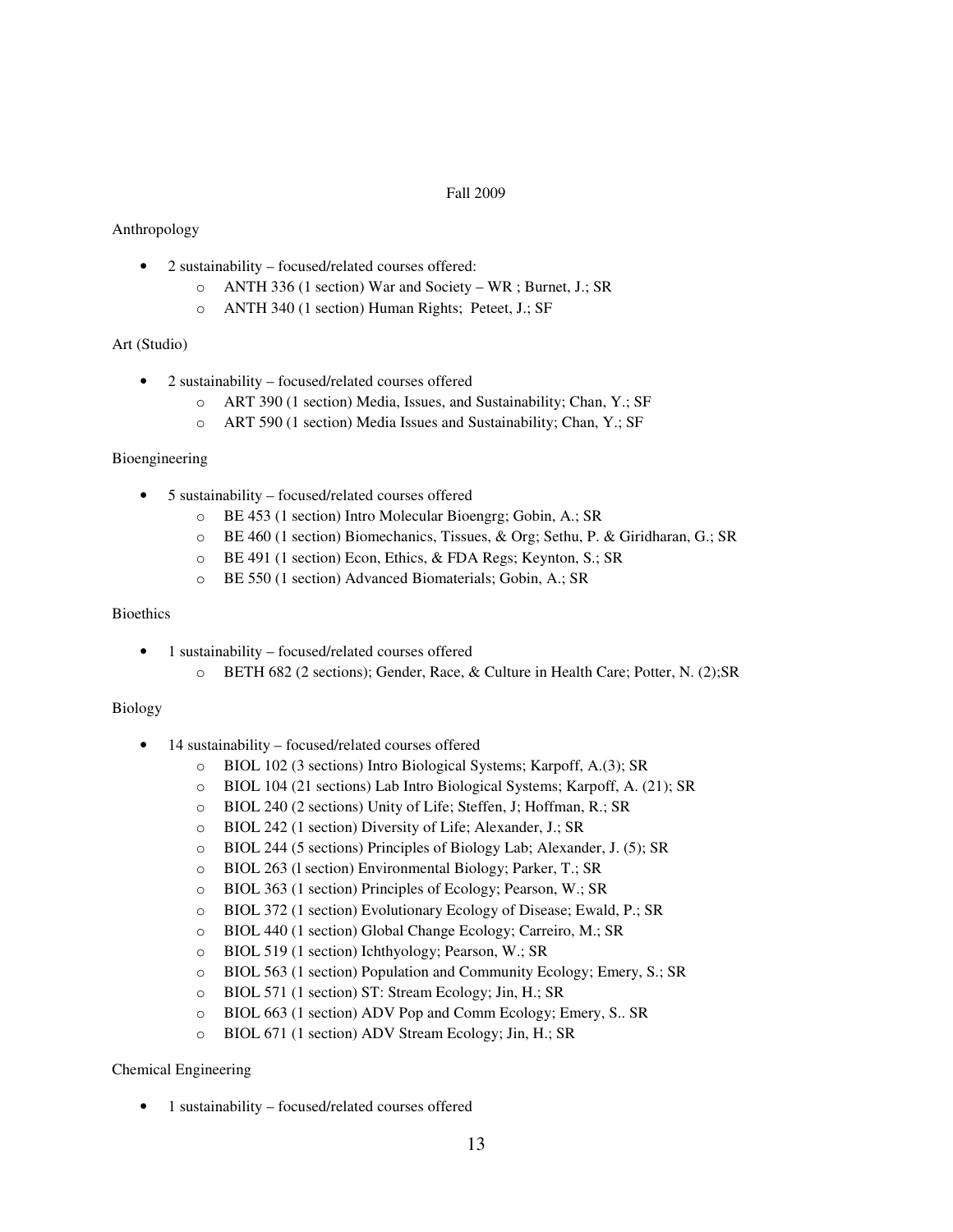o CHE 471(1 section) The Strategy of Design ; Watters, J.; SR

### **Chemistry**

- 1 sustainability focused/related courses offered
	- o CHEM 105 (2 sections) Chemistry for Health Professionals; Hoyt, L.; SR

### Civil & Environmental Engineering

- 13 sustainability focused/related courses offered
	- o CEE 450 (1 section) Geomechanics; Ullrich, C.; SR
	- o CEE 451 (2 sections) Geomechanis Lab; Ullrich, C. (2); SR
	- o CEE 470 (1 section) Surface Water Hydrology; French, M.; SR
	- o CEE 552 (1 section) Earth Pressures and Retaining Structures; Hagerty, D.; SR
	- o CEE 560 (3 sections) Traffic Engineering; Cohn, L. (3); SR
	- o CEE 565 (3 sections) GIS Applications to Transportation; Harris, R. (3); SR
	- o CEE 572 (1 section) Open Channel Hydraulics; Bhaskar, N.; SR
	- o CEE 573 (1 section) Ground Water Hydrology; French, M.; SR
	- o CEE 660 (2 sections) Transportation Planning & Urban Development Cohn, L (2).; SF
	- o CEE 675 (1 section) Surface Water Quality Modeling; Bhaskar, N.; SR
	- o CEE 680 (1 section) Civil Engineering Capstone Design; Cohn, L.; SR
	- o CEE 693 -02 Sus. Infras. Water Mgmt. Systems; Bhaskar, N.; SF
	- o CEE 694 ( 1 section) Non-Destructive Testing; Sun, Z. & Mohsen, J.; SR

# Communication

- 3 sustainability focused/related courses offered
	- o COMM 430 (1 section) Health Communication ; Della, L. SR
	- o COMM 440(2 sections) Intercultural Communication ; St. Clair, R.; D'Silva, M.; SR
	- o COMM 460 96 Health Communication Activism in the Philippines; Hart, J. & Walker, K.; SR

# Computer Engr & Computer Sci

- 1 sustainability focused/related courses offered
	- o CECS 311(1 section) Ethics, Social, and Legal Aspects on the Electronic Frontier; Losavio, M. & King, D.; SR

#### Economics

- 3 sustainability focused/related courses offered
	- o ECON 312 (1 section) Urban Economics; Coomes, P.; SR
	- o ECON 355 (1 section) Health Economics; Fernandez, J.; SF
	- o ECON 375 (1 section) Capitalism and Economic Freedom; Gohmann, S.; SR

# Education & Counsel Psychology

- 1 sustainability focused/related courses offered
	- o ECPY 710 (1 section) Social Ecology & Social Behavior; Valentine, J.; SR

# Education: Adv. Practitioner

• 1 sustainability – focused/related courses offered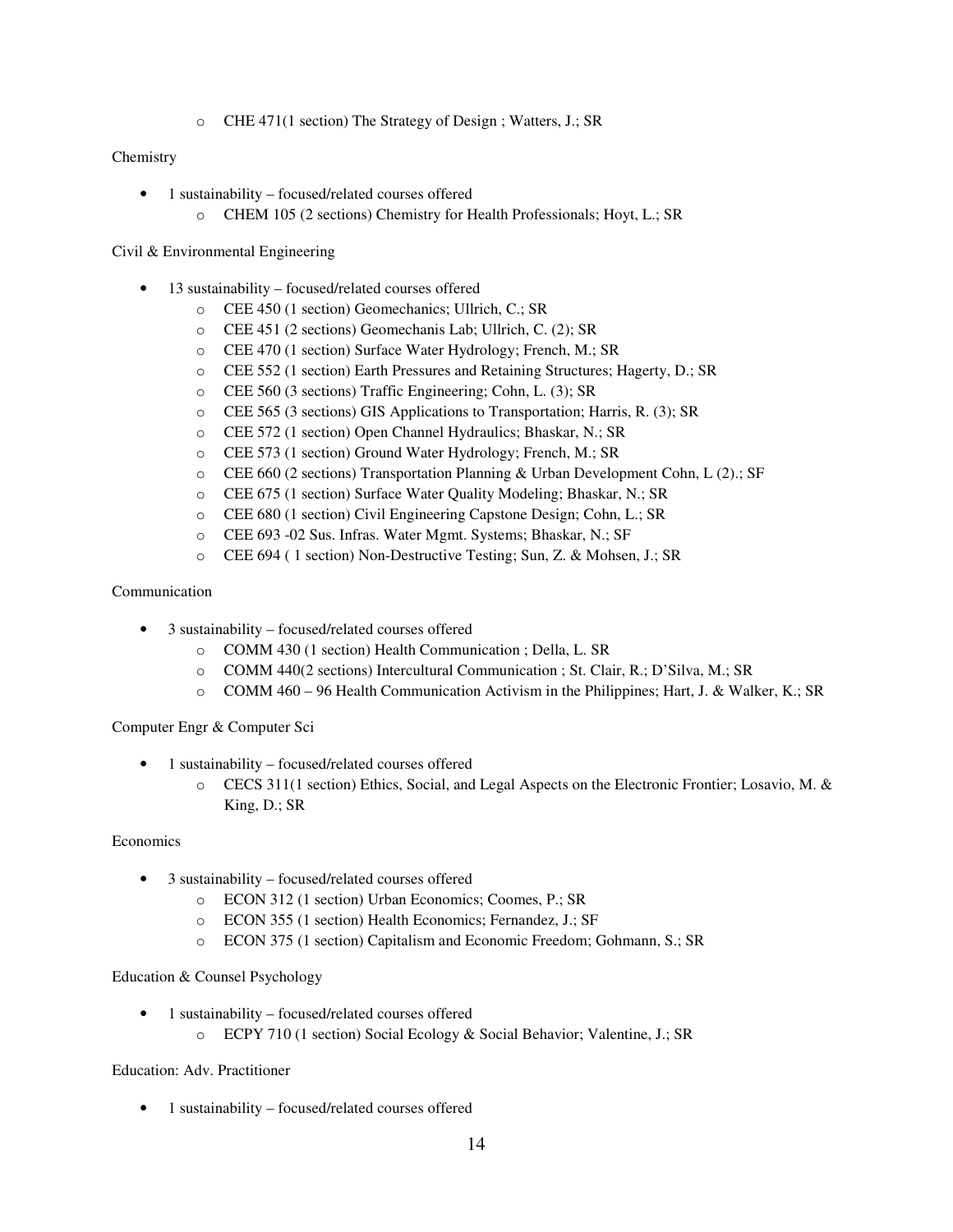o EDAP 673 (1 section) Introduction to Environmental Education; Phillipson Mower, T.; SF

Engineering Management

- 1 sustainability focused/related courses offered
	- o EM 590 (1 section) Urban Transportation System; McLean, A.; SR

### Exercise Physiology

• 0 sustainability – focused/related courses offered

### Family Practice

- 3 sustainability focused/related courses offered
	- o FMED 875 (1 section) The Hope Clinic for Women & Children; Wheeler, S.; SF
	- o FMED 878 (2 sections) Refugee Health Screening; Kodner, C. (2); SR
	- o FMED 922 (6 sections) Community Clinic; Crump, W. (1); Crump, W. & Roberts, D. (5); SF

#### Geography

- 6 sustainability focused/related courses offered
	- o GEOG 300 (1 section) Globalization & Diversity; Hanchette, C.; SF
	- o GEOG 327 (1 section) Economic Geography; Song, W.; SF
	- o GEOG 328 (1 section) Urban Georgraphy; Zhang, S.; SF
	- o GEOG 362 (1 section) Disease, Ecology and Environmental Management in Africa; Hanchette, C.; SF
	- o GEOG 528 (1 section) Planning, History & Issues; Sizemore, S.; SF
	- o GEOG 628 (1 section) Planning, History & Issues; Sizemore, S.; SF

#### Geosciences

- 5 sustainability focused/related courses offered
	- GEOS 200 (4 sections) The Global Environment; Leuthart, C. (1); Howarth, D. (2); McCarty, J.  $(1)$ : SF
	- o GEOS 301 (1 section) Geology for Scientists and Engineers; Lager, G.; SF
	- o GEOS 564 (1 section) Hydrology; Leuthart, C.; SF
	- o GEOS 565 (1 section) Natural Hazards; Hadizadeh, J.; SR
	- o GEOS 590 (1 section) Advanced Remote Sensing; McCarty, J.; SR

#### Health & Sport Studies

- 8 sustainability focused/related courses offered
	- o HSS 184 (8 sections) Healthy Lifestyles I; Peacock, S .(2); Demling Castelluzzo, K. (2), Wilson, K.(1), Gehrke, T. (2), Fee, R. (1); SR
	- o HSS 302 (2 sections) Nutrition in Healthy Living; Mercer, B. (2); SR
	- o HSS 303 (6 sections) Human Nutrition; O'Neal, C. (4), Chappell, C. (2); SR
	- o HSS 310 (3 sections) Healthy Lifestyles II; Gehrke, T. (2), Fee, R. (1); SR
	- o HSS 364 (1 section) Women's Health Issues; Dunham, K.; SR
	- o HSS 501 (1 section) Stress & Tension Control; Fee, R.; SR
	- o HSS 503 (1 section) Obesity: Causes, Control; Fee, R.; SR
	- o HSS 562 (1 section) Alcohol & Drug Education; King, K.; SR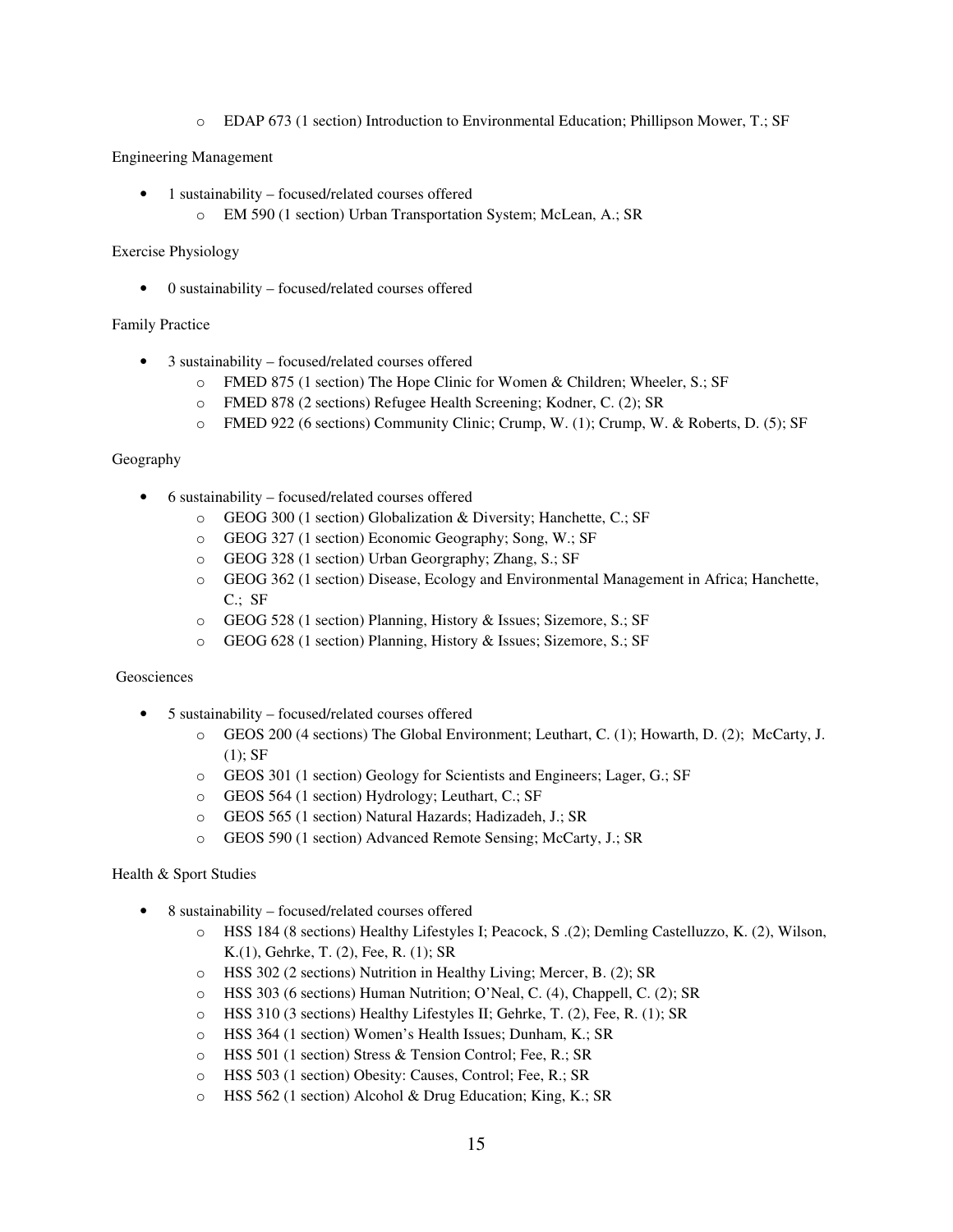# History

- 7 sustainability focused/related courses offered
	- o HIST 313 (1 section) Comparative Environmental History; Cumber, J.. SF
	- o HIST 321 (1 section) Black Culture & U.S. Democracy; Tyler, B.; SF
	- o HIST 322 (1 section) History of the Civil Rights Movement, 1900 to Present; Tkweme, W.; SF
	- o HIST 1 section) War in the Modern Middle East; McCarthy, J.; SF
	- o HIST 398 (1 section) Modern China; Ma, Y.; SF
	- o HIST 418 (1 section) U.S. Military History; Krebs, D.; SF
	- o HIST 512 (1 section) Jews in America; Weissbach, L.; SF

#### **Honors**

- 6 sustainability focused/related courses offered
	- o HON 341 03 Renewable Energy; Barnett, R.; SF
	- o HON 341 04 Climate Change; Wicks, D.; SF
	- o HON 351 03 Renewable Energy; Barnett, R.; SF
	- o HON 351 04 Climate Change; Wicks, D.; SF
	- o HON 441 03 Body & Health: The Individual; Salmon, P.; SR
	- o HON 451 03 Body & Health: The Individual; Salmon, P.; SR

### Humanities

- 3 sustainability focused/related courses offered
	- o HUM 343 (1 section) East Asian Religious Thought and Culture; Pranke, P.; SR
	- o HUM 344 (2 sections) Religion in the U.S.; Burden, T., Hunter, J.; SR
	- o HUM 377 (1 section) African American Religion; Martin, D.; SR

#### Industrial Engineering

- 3 sustainability focused/related courses offered
	- o IE 590 (1 section) Urban Transportation Systems; McLean, A.; SR
	- o IE 693 02 Advanced Healthcare IE; Depuy, G.; SR
	- o IE 693 05 Healthcare Simulation; Depuy, G.; SR

#### Justice Administration

- 18 sustainability focused/related courses offered
	- o JA 200 (4 sections) Crime & Justice in the U.S.; Foster, J. (3), Higgins, G. (1); SF
	- o JA 201 (2 sections) Law Enforcement in the U.S.; Grant, J., Reed, J.; SR
	- o JA 202 (3 sections) Corrections in the U.S.; Holmes, R. (2), Allen, H. & Ponder, B. (1); SR
	- o JA 305 (3 sections) Criminal Behavior; Higgins, G. (1), Andreescu, V. (2); SR
	- o JA 306 (1 section) Criminal Procedure; Losavio, M.; SR
	- o JA 360 (3 sections) Juvenile Justice; Walters, N. (3); SR
	- o JA 365 (1 section) Community Corrections; Allen, H. & Ponder B.; SR
	- o JA 395 (2 sections) Criminal Law and Evidence; Losavio, M.; SR
	- o JA 400 (1 section) Legal Issues and Corrections; Stidham, S.; SR
	- o JA 430 (1 section) Environmental Crime; Edwards, T.; SF
	- o JA 471 (1 section) Police Administration; Shain, C.; SR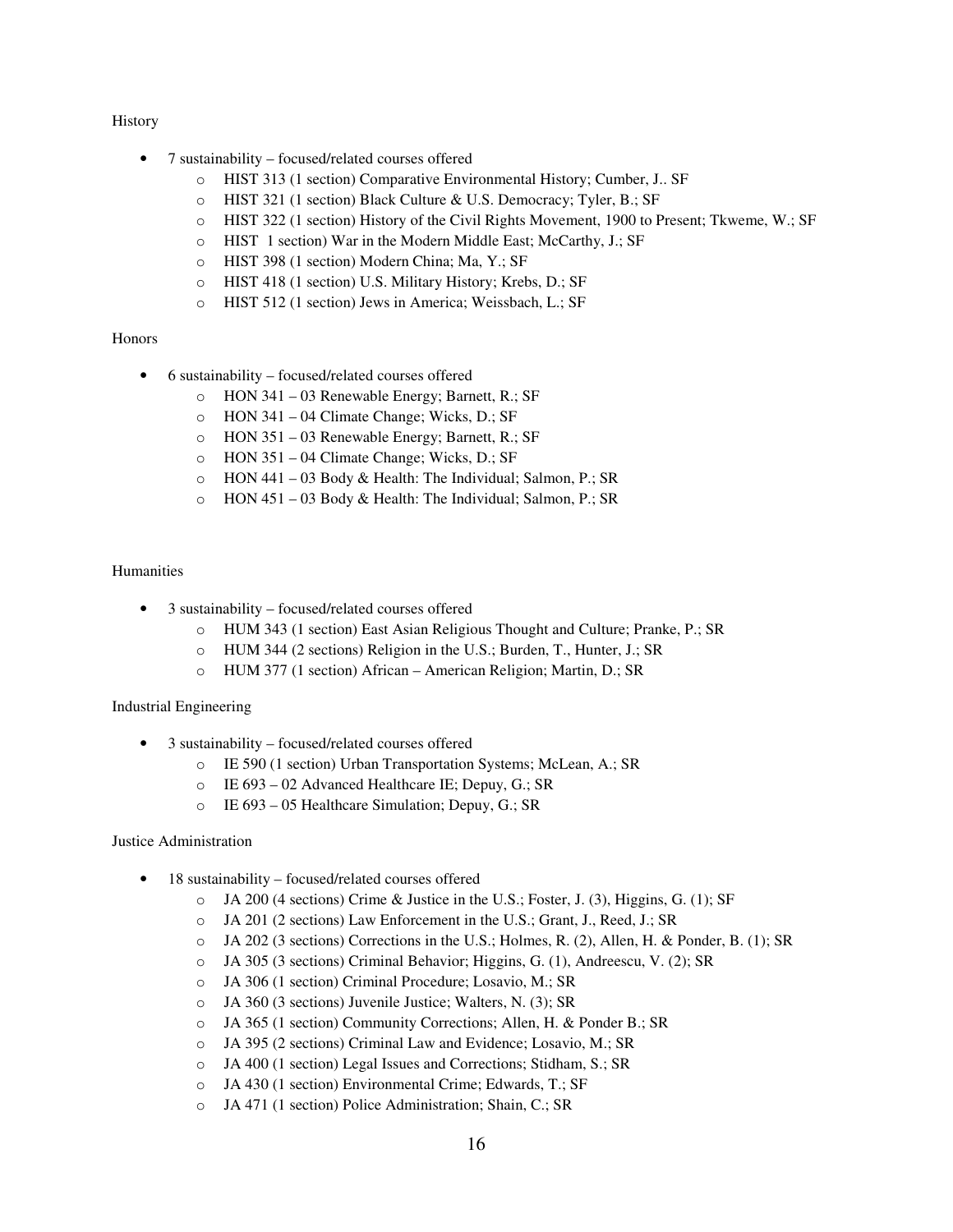- o JA 496 (1 section) Trafficking in Human Beings; Hayden, T.; SR
- o JA 520 (1 section) Capital Punishment; Vito, G.; SR
- o JA 521 (2 sections) White Collar Crime; Richards, G. (2); SR
- o JA 596 (2 sections) Terror & Hazards Mitigation; Richards, G.; SF
- o JA 621 (2 sections) The Criminal Justice System); Walsh, W., Tewksbury, R.; SR
- o JA 643 (2 sections) Theories of Crime & Delinquency; Higgins, G., Andreescu, V.; SR
- o JA 670 (1 section) ISLP, Cebu; Foster, J.; SR

#### Law

- 7 sustainability focused/related courses offered
	- o LAW 802 (2 sections) TORTS I; Leibson, D., Lens, J.; SR
	- o LAW 806 (3 sections) Property I; Rothstein, L. (2), Smith, L. (1); SR
	- o LAW 841 (1 section) Energy Law; Fitzgerald, T.; SF
	- o LAW 886 (1 section) International Law; Trucios Haynes, E.; SR
	- o LAW 946 (1 section) Introduction to Health Law; Parento, E.; SR
	- o LAW 967 (1 section) Intellectual Property Law; Cross, J.; SR
	- o LAW 985 (1 section) Law & Literature; Leibson, D.; SR

#### Mechanical Engineering

- 9 sustainability focused/related courses offered
	- o ME 251 (3 sections) Thermodynamics I; Thompson, A. (1), Panchapalesan, B. (2); SR
	- o ME 310 (1 section) Thermodynamics II; Shakeri, M.; SR
	- o ME 311 (1 section) Fluid Mechanics I; Patel, S.; SR
	- o ME 401 (2 sections) Fluid Mechanics II; Lian, Y. (1), Sharp, M. (1); SR
	- o ME 440 (1 section) Heat Transfer; Kelecy, A.; SR
	- o ME 560 (1 section) Nuclear Engineering; Mann, R.; SR
	- o ME 570 (1 section) Sustainable Energy Solutions; Cobourn, W.; SF
	- o ME 688 02 Solar Cell Operation & Efficiency; Berfield, T.; SF
	- o ME 697 04 Numerical Sumulat. Wind Turbine; Lian, Y.; SF

### Nursing

- 16 sustainability focused/related courses offered
	- o NURS 360 (1 section) Health Status Assessment; Roberts, K; SR
	- o NURS 361 (1 section) Community Health; Smith, J., Riff, D., Curtis, B., Turner, K., Jackson, B., Seno, V., & Goldman, M.; SR
	- o NURS 363 (2 sections) Health Assessment; Wall, M. & Mitchell, H. (2); SR
	- o NURS 364 (6 sections) Nursing Interventions) Abusalem, S., McCarthy, V., Singleton, K. (2), Pack, A (2); SR
	- o NURS 371 (10 sections) Adult Health Nursing; Martin, M. (2), Schreiber, J. (2), Mack, S. , Taylor, J., Roberts, M., Black, K., Colligan, E., McCarthy, V.; SR
	- o NURS 372 (1 section) Psych Mental Health Nursing; Coty, M., Eli-Mallakh, P., Smith, J., Curtis, B., Hines- Martin, V., Hogan, L., Inman, A., &Shalwler, M.; SR
	- o NURS 384 (1 section) Global Health; Martin, P.; SR
	- o NURS 461 (1 section) Childbearing Family Nursing; Adams, G., Hutti, M., Hiatt, E., & Turner, K.; SR
	- o NURS 464 (6 sections) Child Health Nursing; Harshfield, S. (2), Jackson, B. (2), Lehna, C. (2); SR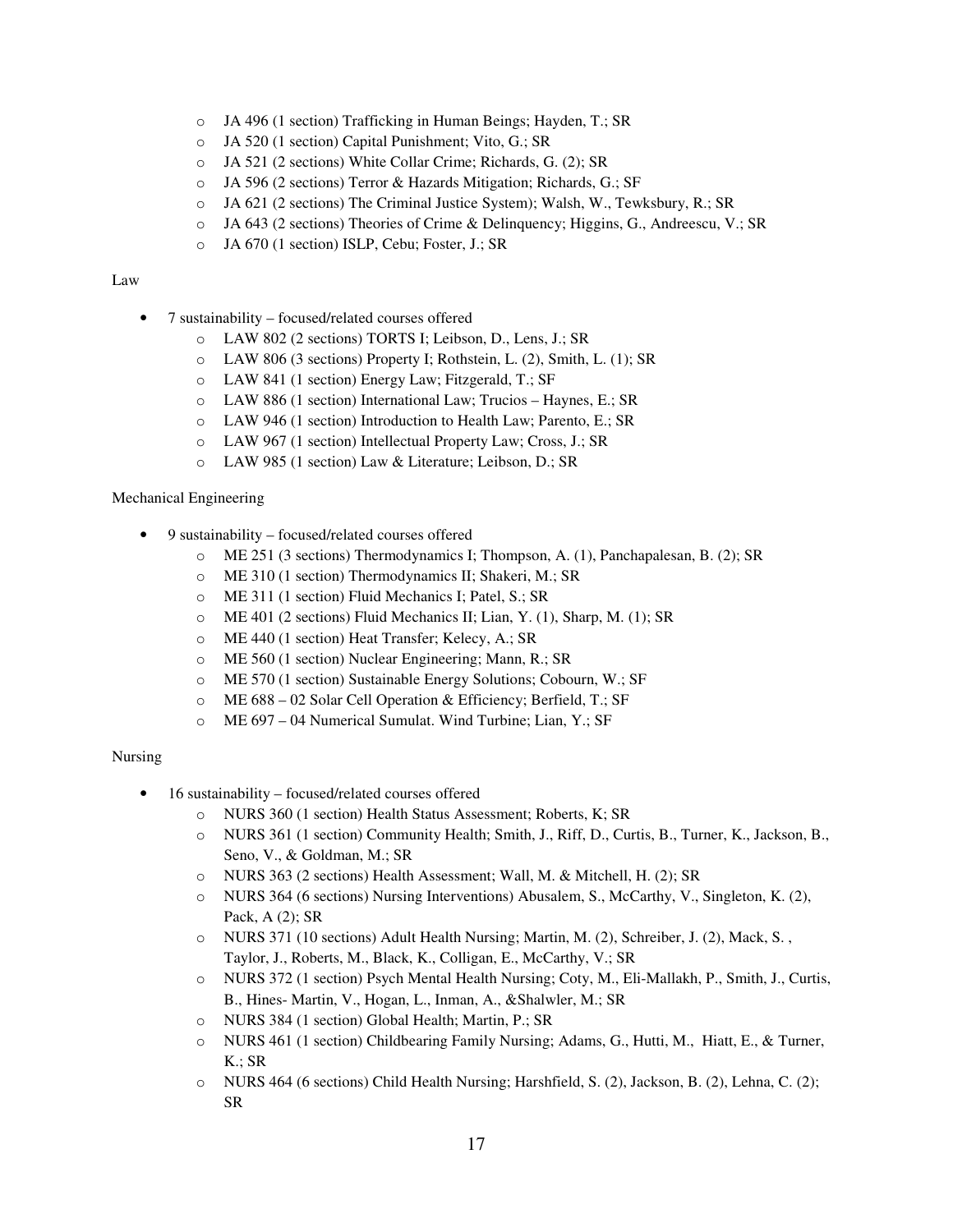- o NURS 466 (1 section) Global Health; El-Mallakh, P.; SR
- o NURS 624 (1 section) ADV CLIN PRAC ADULT NP I; Nash, W. & Ridner, S.; SR
- o NURS 634 (1 section) ADV PRAC NEONAT II; Mainous, R., Watson Reese, A., & Ipsan, C.; SR
- o NURS 636 (1 section) HI-RISK CLIN: NEONATAL NP; Mainous, R., Watson-Reese, A., & Ipsan, C.; SR
- o NURS 641 (1 section) ADV PRAC. PSYCH CLIN I; Thomas, D.; SR
- o NURS 660 (1 section) ADV. CL. PR.:FNP SEMINAR I; Ridner, S., & Goldman, M.; SR
- o NURS 661 (1 section) ADV CL. PR. FNP CLIN I; Ridner, S., & Goldman, M.; SR

### Pan-African Studies

- 6 sustainability focused/related courses offered
	- o PAS 205 (1 section) Color & Consciousness; Brooks, S.; SR
	- o PAS 300-01 Black Feminism in Action; Story, K.; SR
	- o PAS 322 (1 section) Civil Rights Movement 1900 Present; Tkweme, W.; SF
	- o PAS 338 (2 sections) Race and Economics; Jones, Y.; SR
	- o PAS 362 (1 section) Civil Rights & The Law I; Goodwin, M.; SF
	- o PAS 384 (1 section) Disease, Ecology, & Environmental Management in Africa; Hanchette, C.; SF

Pharmacology and Toxicology

• 0 sustainability – focused/related courses offered

#### Philosophy

- 7 sustainability focused/related courses offered
	- o PHIL 222 (6 sections) Contemporary Ethical Problems; Cantrell, T. (3), Urekew, R. (1), Post, J. (1), Edwardsen, M.(1); SF
	- o PHIL 225 (4 sections) Business Ethics; Reed, A. (3), Barnes, B. (1); SR PHIL 321 ( 2 sections) Ethics; Kolers, A. (1), Post, J. (1); SR
	- o PHIL 323 (2 sections) Medical Ethics; Hanson, S. (2); SR
	- o PHIL 580 (1 section) Foundations of Bioethics; Hanson, S. SR
	- o PHIL 680 (1 section) Foundations of Bioethics; Hanson, S.; SR
	- o PHIL 684 (1 section) Clinical Ethics; Doukas, D.; SR

#### Planning

- 4 sustainability focused/related courses offered
	- o PLAN 500 (1 section) Economics for Public Affairs; Goetzke, F; Related
	- o PLAN 607 (1 section) Land Use Planning; Zhang, S; Sust Focused
	- o PLAN 617 (1 section) Housing and Community Development; Gilderbloom, J; Sustainability Focused
	- o PLAN 620 (1 section) Environmental Policy; Gilderbloom, J; Sust. Focused

# Political Science

- 9 sustainability focused/related courses offered
	- o POLS 325 (2 sections) Public Administration; Gainous, S., Velazquez Nieva, E.; SR
	- o POLS 326 (1 section) Public Policy; Merry, M.; SR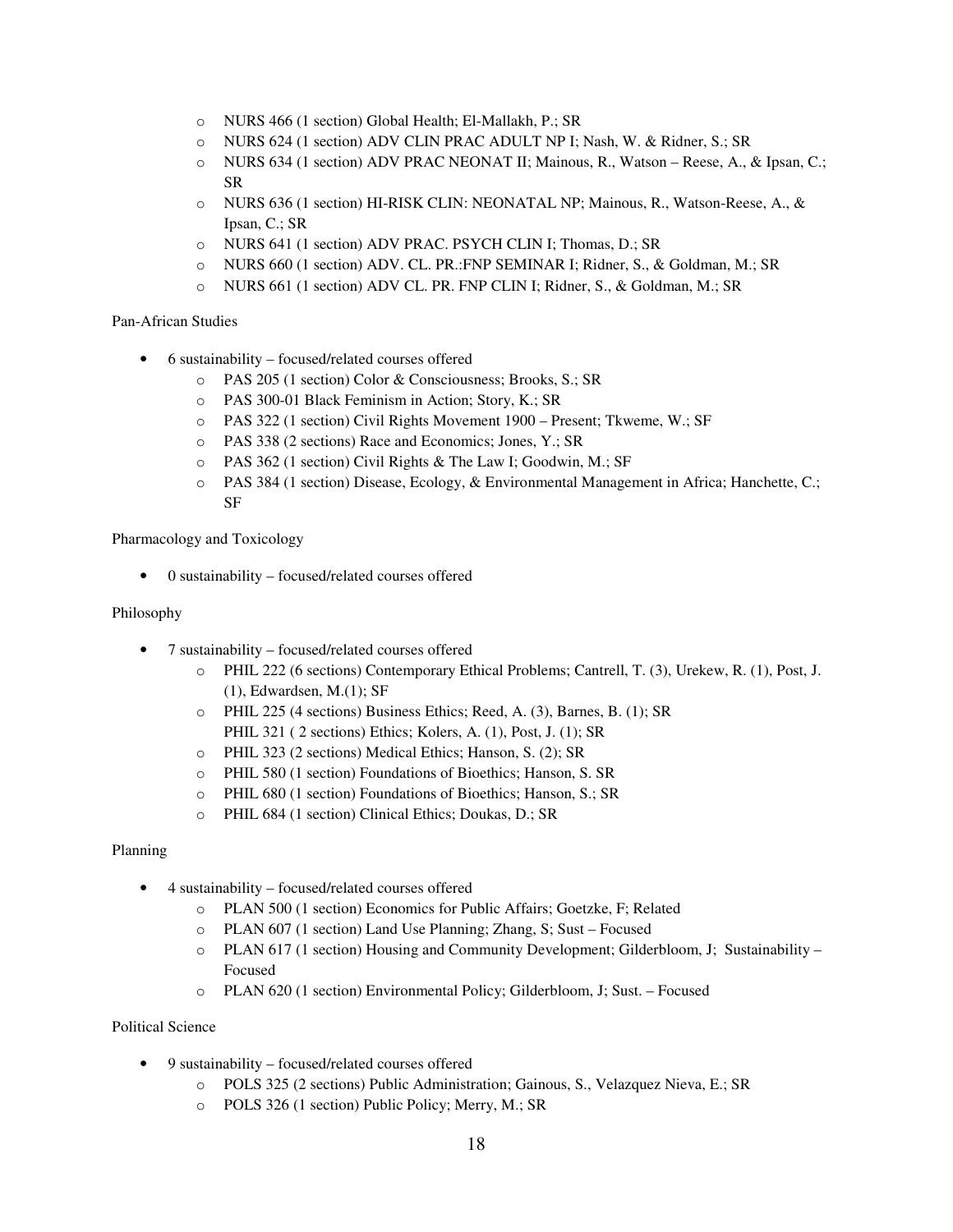- o POLS 330 (2 sections) International Relations; Gray, T., Yohannes, O.; SR
- o POLS 332 (1 section) International Law; Bunck, J.; SR
- o POLS 335 (1 section) Global Ecopolitics; Payne, R.; SF
- o POLS 339 (1 section) Ecological Political Economy; Yohannes, O.; SF
- o POLS 405 (1 section) Health and Welfare Policy; Neal, G.; SF
- o POLS 615 (1 section) Administrative Law Proc.; Donald, D.; SR
- o POLS 619 (1 section) Seminar in Public Policy; Merry, M.; SR

### Psychology

- 4 sustainability focused/related courses offered
	- o PSYC 404 01 HON: Body & Health & The Individual; Salmon, P.; SR
	- o PSYC 404 50 Community Internship in Psychology; Haynes, L.; SR
	- o PSYC 485 (1 section) Stress & Trauma; Newton, T.; SR
	- o PSYC 581 (1 section) Introduction to Health Psychology; Stetson, B.; SR

### Public Administration

- 4 sustainability focused/related courses offered
	- o PADM 500 (1 section) Economics for Public Affairs; Goetzke, F; Related
	- o PADM 606 (1 section) Public Policy; Merry, M; Sus. Related
	- o PADM 626 ( 1 section) Housing and Community Development; Gilderbloom, J; Sustainability Focused
	- o PADM 627 (1 section) Environmental Policy; Gilderbloom, J; Sus. Focused

### Public Health – Hlth Promotion

- 2 sustainability focused/related courses offered
	- o PHPB 722 Health Risk Communication; LaJoie, A.; SR
	- o PHPB 727 Culture & Public Health; Harris, M.; SR

Public Health – Clin Investigation

- 2 sustainability focused/related courses offered
	- o PHCI 611 (1 section) Introduction to Clinical Epidemiology; Muldoon, S. & Grooves, F.; SR
	- o PHCI 631 (1 section) Social & Behavioral Sciences in Health Care; Carrico, R.; SR

#### Public Health, Environmental Health

- 5 sustainability focused/related courses offered
	- o PHEH 651 (1 section) Advanced Environmental Health Services; Jacobs, R.; SR
	- o PHEH 750 (1 section) Sem I ENVIRO & OCC HLTH; Tollerud, D., Ramos, I., Jacobs, R., Neal, R., Hoyle, G., & Zhang, Q.; SR
	- o PHEH 751 (1 section) SEM 2 IN ENVIRO & OCC HLTH; Tollerud, D., Ramos, I., Jacobs, R., Neal, R., Hoyle, G., & Zhang, Q.; SR
	- o PHEH 752 (1 section) SEM 3 IN ENVIRO & OCC HLTH; Tollerud, D., Ramos, I., Jacobs, R., Neal, R., Hoyle, G., & Zhang, Q.; SR
	- o PHEH 753 (8 sections) Independent Study ENV & OCC HLTH; Tolerud, D., Jacobs, R., Ramos, I., Hoyle, G., Neal, R., Ramos, K., & Zhang, Q (2); SR

Public Health Epidemiology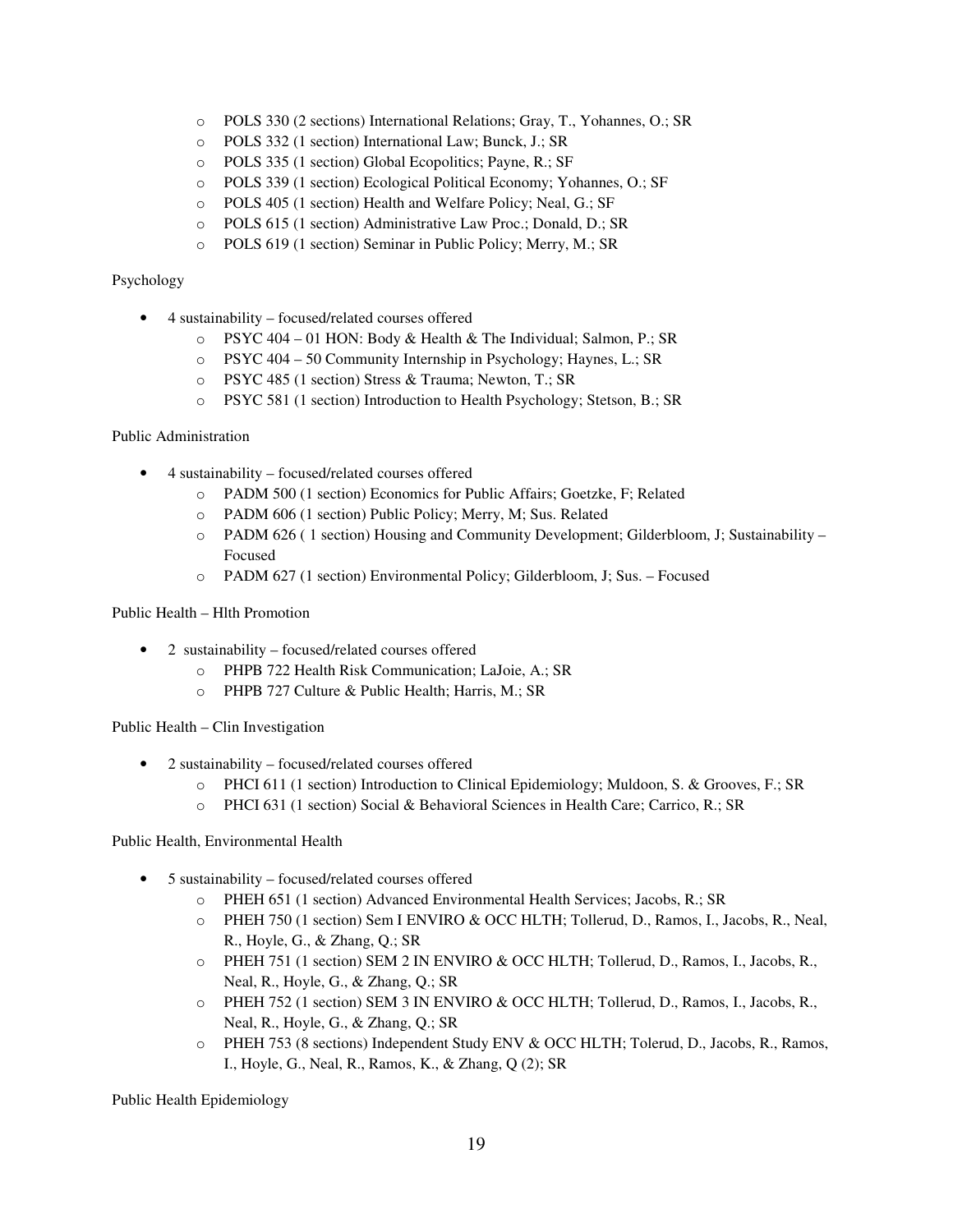- 1 sustainability focused/related courses offered
	- o PHEP 620 Environmental and Occupational Epidemiology; Zierold, K.; SR

Public Health, Mgmt Syst Sci

- 3 sustainability focused/related courses offered
	- o PHMS 501 Introduction to Public Health and Administration; Austin, R. & Wainscott, B.; SR
	- o PHMS 602 Legal and Bioethical Aspects of Public Health ; Routhstein, M.; SR
	- o PHMS 604 Advanced Topics of Legal, Ethical, and Policy Aspects of the Health System; Routhstein, M.; SR

# Social Change

- 3 sustainability focused/related courses offered
	- o SCHG 302 01 Women in American Politics Caldwell, A; SR
	- o SCHG 302 02 Global Ecopolitics; Payne, R; SF
	- o SCHG 302 03 Black Feminism in Action; Story, K; SR

### Social Work

- 4 sustainability focused/related courses offered
	- o SW 661 SPEC ISS ALC & DRUG COUN; McKiernan, P.; SR
	- o SW 662 Substance Abuse; McKiernan, P.; SR
	- o SW 664 Social Work & Law; Sanders, S.; SR
	- o SW 760 Ethics, SW & Society; Sar, B.; SR

# Sociology

- 11 sustainability focused/related courses offered
	- o SOC 201 (6 sections) Introduction to Sociology; Austin, D. & (Shuppe, F. (2), Coonce, R. (2), Androit, A. (1), Dixon, L (1)); SR
	- o SOC 202 (6 sections) Social Problems; Busch, J. (4), Androit, , A. (1), Thomas, L, (1) SR
	- o SOC 210 (4 sections) Race in the U.S. Talley, C. & (Jacoby III, W. (2), Griffith, E. (2)); SR
	- o SOC 315 (1 section) Environmental Sociology; Heberle, L.; SF
	- o SOC 323 (3 sections) Diversity and Inequality; Weinstein, D., McGaughery, D. (2); SF
	- o SOC 334 (2 sections) Sociology of Deviant Behavior; Schroeder, R.; SR
	- o SOC 340 (1 section) Mental Health and Illness; Furr, L.; SR
	- o SOC 454 (2 sections) Social Stratification; Koven, A. (2); SF
	- o SOC 464 (1 section) Race & Ethnicity; McGaughey, D.; SR
	- o SOC 472 (1 section) Sociology of Education; Andris, M.; SF
	- o SOC 685 (1 section) SEM IN Race/ Ethnicity; Talley, C.; SR

Urban & Public Affairs

- 5 sustainability focused/related courses offered
	- o UPA 602 (1 section) Urban Policy & Governance; Vogel, R; Sus. Related
	- o UPA 648 (1 section) Housing & Community Development; Gilderbloom, J; Sustainability Focused
	- o UPA 661 (1 section) Public Administration & Organizational Theory; Farrier, J; Sustainability Related
	- o UPA 679 (1 section) Environmental Policy; Gilderbloom, J; Sustainability Focused